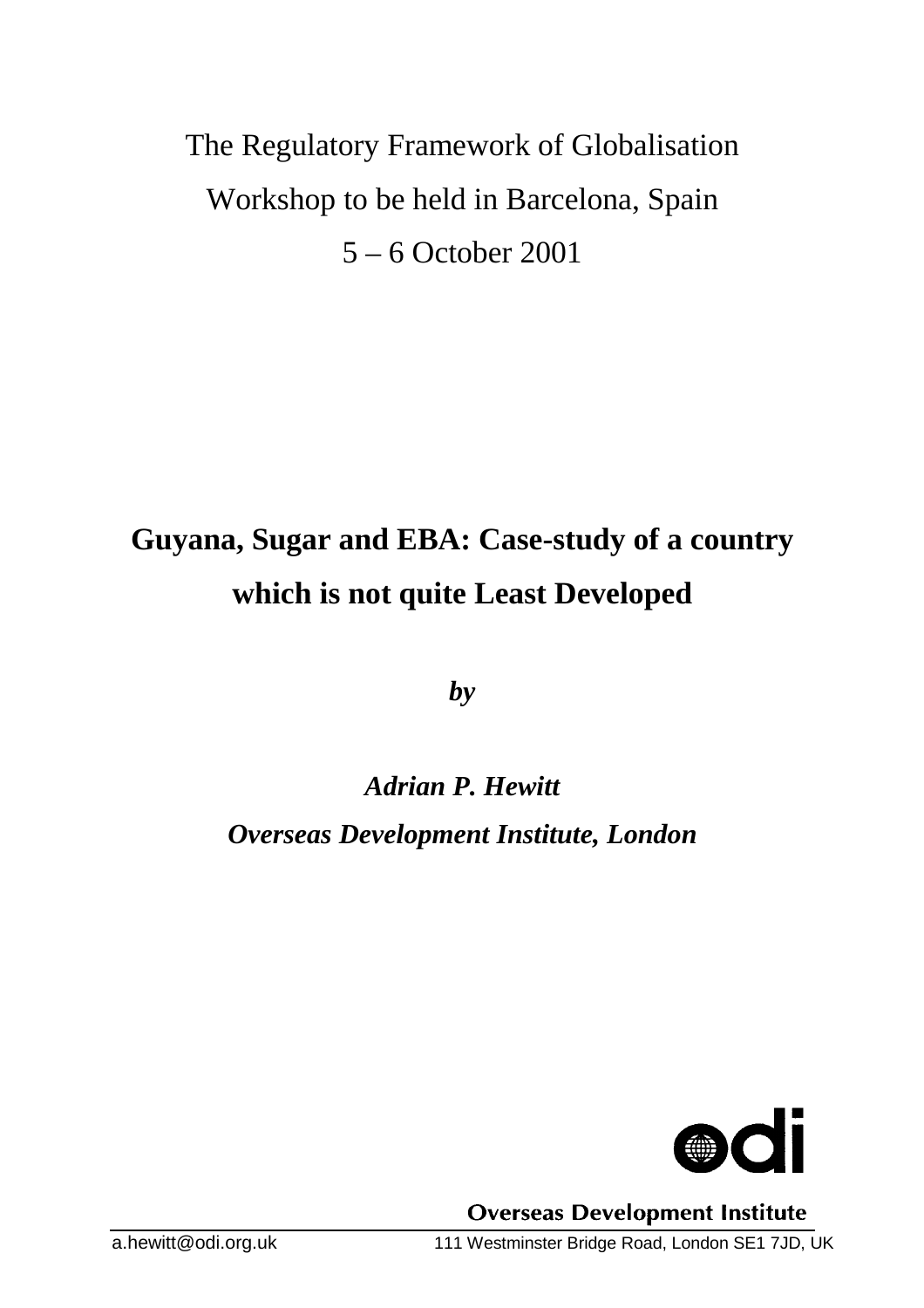#### **1. Introduction: Guyana – or India**

Every paper, even about regulation at the global level, given less than a month after the enormous loss of innocent life on  $11<sup>th</sup>$  September, deserves to start with a moment's possibly silent — reflection.

In this case, the minute will be used to reflect not just that the 5000 who died in and around New York's World Trade Center Towers are still a fraction of the 800,000 who died in the 1994 Rwanda genocide (neither figure is presented with any strong claim to accuracy), but that among those 5000-odd dead or unaccounted for were *fifteen Guyanese*. 1 Now the population of Guyana is  $863,000^2$ , and although many Guyanese live overseas, it could be claimed that with those fifteen (likely) deaths, Guyana lost a higher share of its population than the United States or Britain, who lost maybe 4000 and 200 persons respectively, and possibly more than any other country. So how is it that so many Guyanese seemed to be working as, or for, New York stockbrokers and international financiers? Why is it that a country exports so many of its best, and best-trained people? Why do more Guyanese live in the New York borough of Queens, in the Toronto suburb of Scarborough, Ontario, and in the borough of Tottenham, London<sup>3</sup>, than in Greater Georgetown, Guyana? And why cannot a country so potentially rich that the first European adventurers called it El Dorado attract its diaspora back to redevelop its economy?

Many of the answers to these human and social questions are primarily political. Guyana was blessed with one of the worst governments in the world — arguably with Haiti — in the 1970s and early 1980s. Even today, with increasing efforts at reform, its society is still more violently racially divided than, say, Fiji's or South Africa's. Every forty- or fifty-year-old Guyanese remembers a time when she or he felt more prosperous and when children were better-educated. And Guyana is the only country on the mainland of the western hemisphere

<sup>&</sup>lt;sup>1</sup> New York Times, 18 September 2001

<sup>&</sup>lt;sup>2</sup> World Bank (2001) *World Development Report 2002*. Washing DC: World Bank.

<sup>&</sup>lt;sup>3</sup> Tottenham is already onto its second Guyanese Member of Parliament. The first, Bernie Grant, continued to complain of CIA plots right up to his death in 1999, perhaps reflecting British Guiana's difficult transition to independence in the 1960s. The second, David Lammy, who is British — and more recently — born, could be offered a quite senior job in the Blair government over the next four years he is already a junior minister at age 29.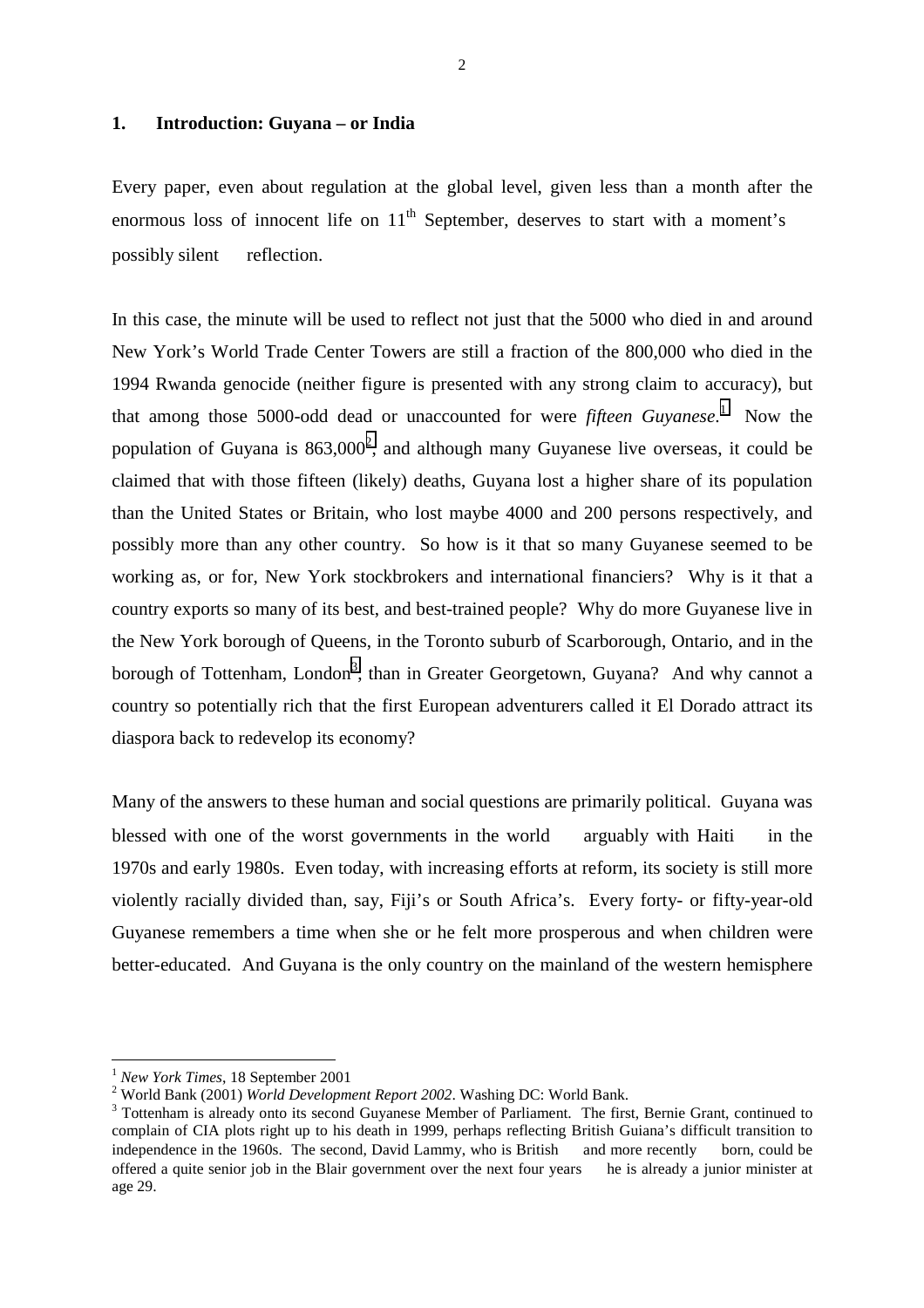(with Suriname and Belize) which is neither Latin nor American:  $yet$  — as this paper will also show — it shares few common interests with the islands which constitute CARICOM (and for which it hosts the headquarters): in the longer run, it might have a stronger affinity with Canada, the FTAA, and its big neighbour, Brazil.

But we have already encroached on the economic (and regulatory) domain, the main element of this paper. Guyana is an old-economy country with not much electricity, hardly any computers and no significant international service industries (in banking and tourism, even the Turks and Caicos Islands or the Caymans are way ahead: few financiers would trust communications with Guyanese banks, while despite Guyana's rich, natural beauty and species diversity, almost no tourists come because of the threat of violence and the total absence of beaches and cruise-ship moorings). Guyana produces and exports sugar-cane (for UK aka EU refining), rice (regionally), bauxite and precious minerals (internationally) and tropical hardwoods (strategically — the piles under the New York Port Authority alongside the World Trade Center are made of Guyanese greenheart and redheart). It is however neither a banana republic nor a banana island.

Above all, Guyana is a poor country. The World Bank  $(2001)^4$  gives its per capita income at US\$770 in 2000. This was after ten years of uninterrupted growth, mostly in the range 5-8% per year. The cut-off point for the designation 'Low Income Countries' is \$755 per annum  $\frac{1}{1}$  in other words Guyanese, after a decade of good governance and economic reform are just fifteen dollars per year above the low-income category. For this and other reasons, notably the tradition of a strong educational system which no longer applies but which bequeaths high levels of literacy (as well as strong argumentation), Guyana is not designated a Least Developed Country (LDC), either.

A few years ago this would not have mattered, but in today's regulatory framework it does. Maybe even then it could be argued that Guyana (and those 863,000 Guyanese) do not really matter: after all, they could have been Rwandans: gone. But Guyana can also be the Leitmotiv for other bigger, more important countries one notch above but excluded from this charmed circle of forty-nine countries the UN-designated, but WTO- and EU-adopted category of Least Developed, such as India and Pakistan. And in the new regulatory order

<sup>4</sup> World Bank (2001) *Ibid*.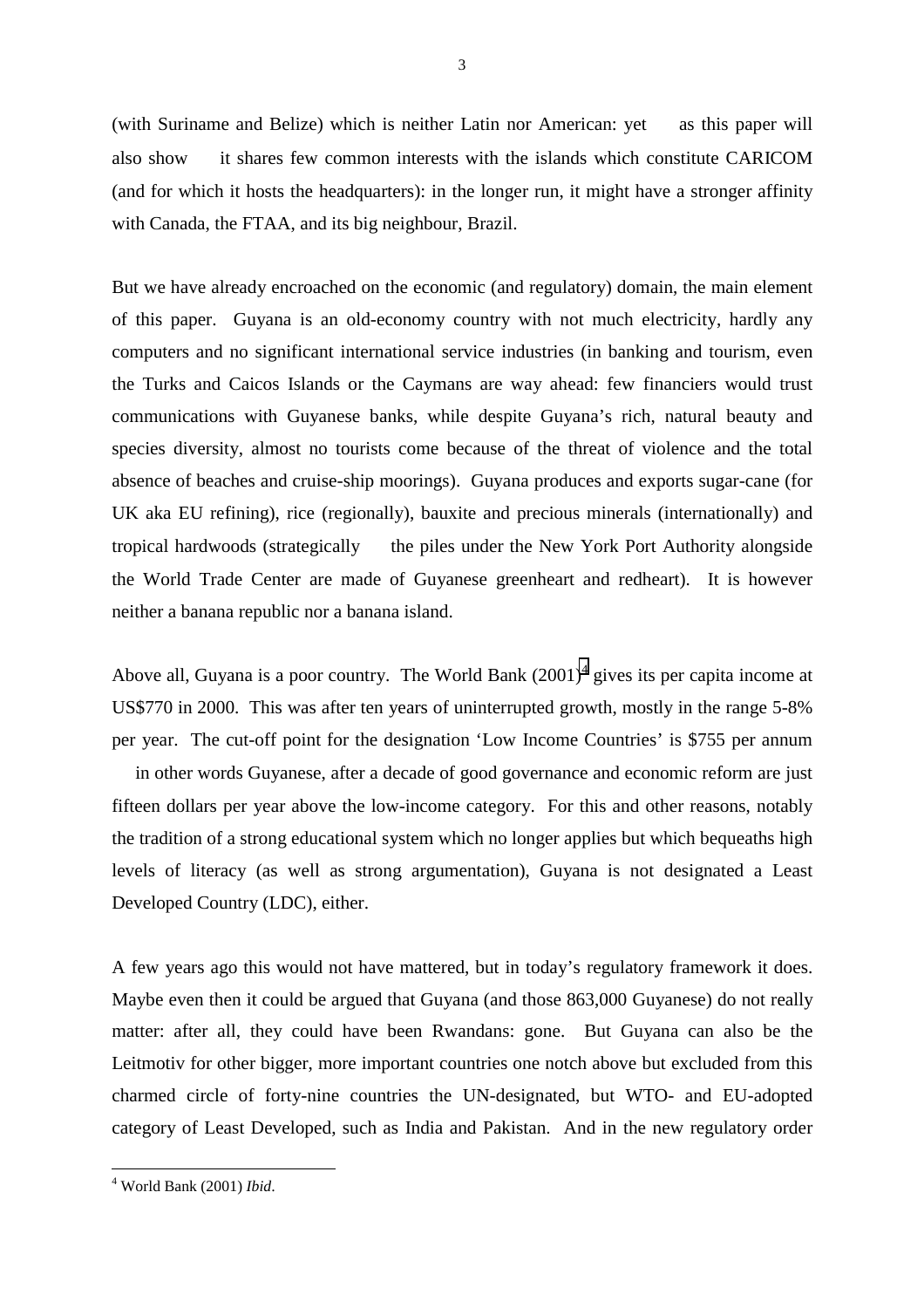that is bound to succeed 11 September, do we really expect the big powers to accept favouring Vanuatu (an LDC) with trade preferences and easier WTO compliance terms and periods over a poorer, more needy and more strategic country in South Asia? Will they be happy allowing Senegal to relegate itself to LDC status in order to maintain preferences while a country under the Monroe Doctrine which (perhaps unwisely) invested in all the industrial, farming and drainage infrastructure to continue exporting sugar and rice gets even poorer with the withdrawal or phasing-out of protocol-related preferences in all its main markets? Do we seriously expect G. W. Bush (soon to strike a deal with Congress giving him Trade Promotion Authority, i.e. new-mode fast-track negotiating powers) to emulate EU Commissioner, Pascal Lamy (and its equally-European originator, Renato Ruggiero, now Berlusconi's Foreign Minister) and declare 'Everything But Arms' (EBA) duty- and quotafree access for all (or even for 'essentially all') imports from the LDCs and not do as much for India, Pakistan and the Americas if he so see fit? He is more likely to return to genuine most favoured nation (mfn) treatment or  $-$  the subject of a companion paper at this workshop by Sheila Page  $-$  resort to regionalism.<sup>5</sup>

### **2. Thumbnail sketch of Guyana**

 $\overline{a}$ 

A few salient facts are necessary for an appreciation for the process analysis which follows. Guyana is a former British colony in South America which gained independence thirty-five years ago. Culturally and economically, however, it faces the Caribbean; it is a member of, and currently houses the headquarters of CARICOM. It has a population of 850,000, almost all crammed into a narrow coastal strip, behind dykes: beyond that lies the enormous potential wealth of the country in the form of the fresh water, forests, and minerals. However large numbers of Guyanese live abroad (in Canada, the USA, the Caribbean islands and the UK) and while the 1980s in particular was a decade of emigrations, few successful expatriate Guyanese professionals have been enticed back in the 1990s: Guyana is now the third-poorest country in the western hemisphere (after Haiti and Nicaragua), with a per capita income of about US\$750. Worse than just being a poor country, it bears all the marks of a country once

<sup>&</sup>lt;sup>5</sup> Views on regionalism are gradually maturing. Even if the regions themselves make little sense (though the ACP and the LDCs could lay claim to being 'anti-regions' rather than regions-in-a-post-modern-sense), regionalism may be a plausible second-best if multilateralism (i.e. MFN or GSP) is no longer possible, and if the real alternative was what G. W. Bush was accused of in his first eight months: unilateralism.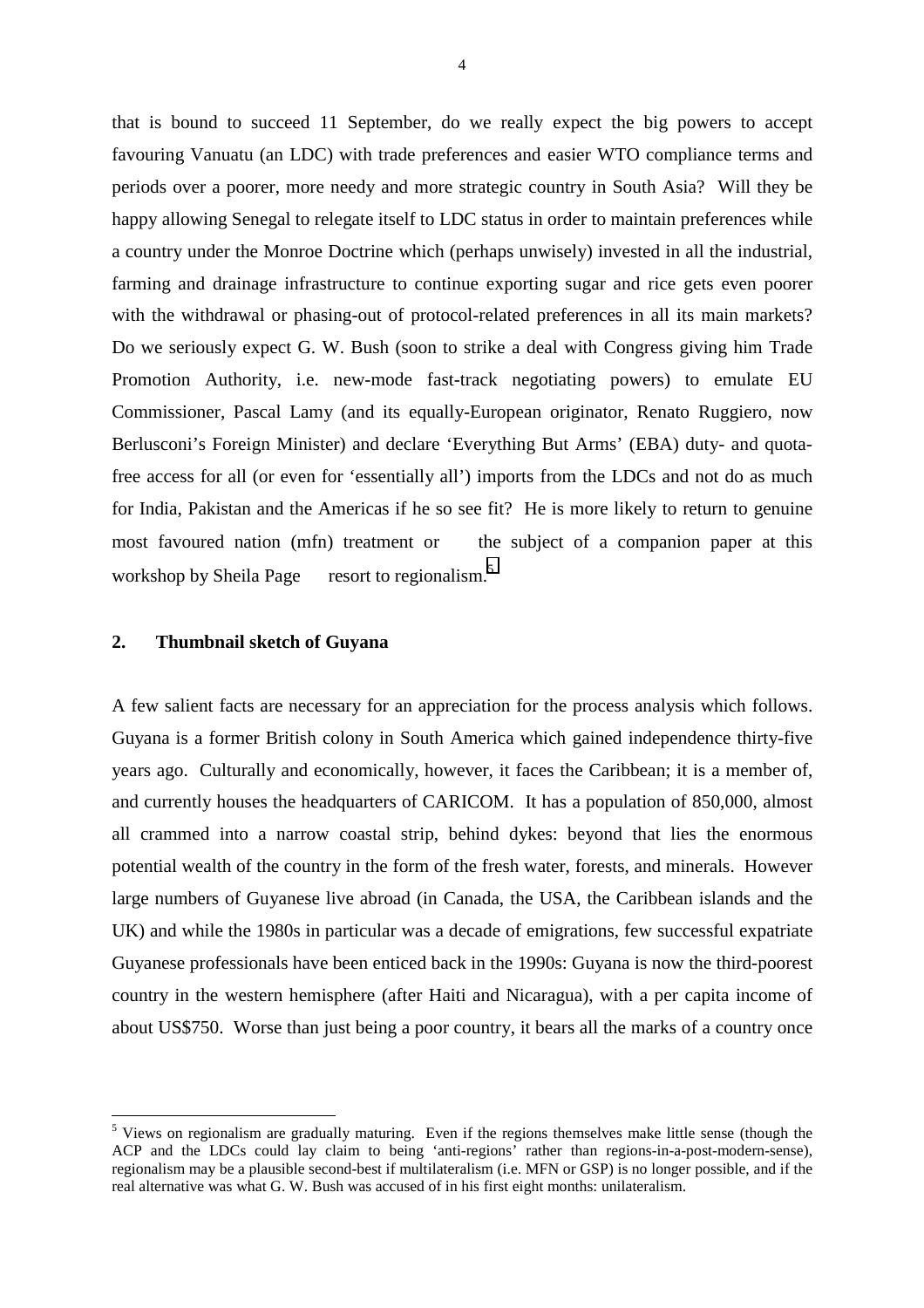having been rich, well within the lifetime of many of its inhabitants. It is difficult for older Guyanese not to feel demoralised when they reflect that they enjoyed a better education than what is offered to their children; or to be affronted by the thought that less well-endowed Caribbean countries which still grow sugar but are short of labour, like St Kitts, import Guyanese cane-cutters at basic wages for the season.

However, Guyanese society is strongly fragmented along racial lines. Moreover, these racial fault-lines now run through political parties and the institutions of state as well as society. For instance, the army and the police are predominantly Afro-Guyanese: thus an incoming Indo-Guyanese President such as Cheddi Jagan in 1992, elected primarily by Indo-Guyanese voters as the head of the PPP party must have had at least some qualms about security, however much he wished to run a non-racial government and to transform the mind-set of the nation. Similarly, most of the civil servants are Afro-Guyanese: how easy it is then for a new government to turn around the ship of state to adopt and implement new polices? They cannot and should not be replaced overnight, but any public service strike (as occurred against the President Janet Jagan in mid –1999 just before her resignation) is immediately deemed to have racial overtones, however persuasive the claims on wages and conditions are. Conversely, when the majority of farmers and rural dwellers are Indo-Guyanese, any policy regarding agricultural subsidy or agro-industrial privatisation involving job shedding will tend to be support or resisted along racial and party lines, rendering the task of government doubly difficult a feature not always uppermost in the mind of creditors imposing policybased lending programmes. Moreover, racial consciousness is so deeply entrenched in society that it even applies retrospectively: it was the PNC Government of Despond Hoyte (1986-92) which started the economic reforms which led to Guyana's recovery in the 1990s, but because the members of the government are associated through the Afro-Guyanesedominated PNC with the earlier repressive Burnham governments, they receive little credit for their reforms. Somewhat perversely, both PNC and PPP parties and governments have claimed to be Marxist in their time — further narrowing the choice offered to voters (though for many years there were no free elections).

For an outsider it is easy to prescribe solutions: constitutional reform, a strong centrist (nonracial) political party, and positive inducements to operate the machinery of government and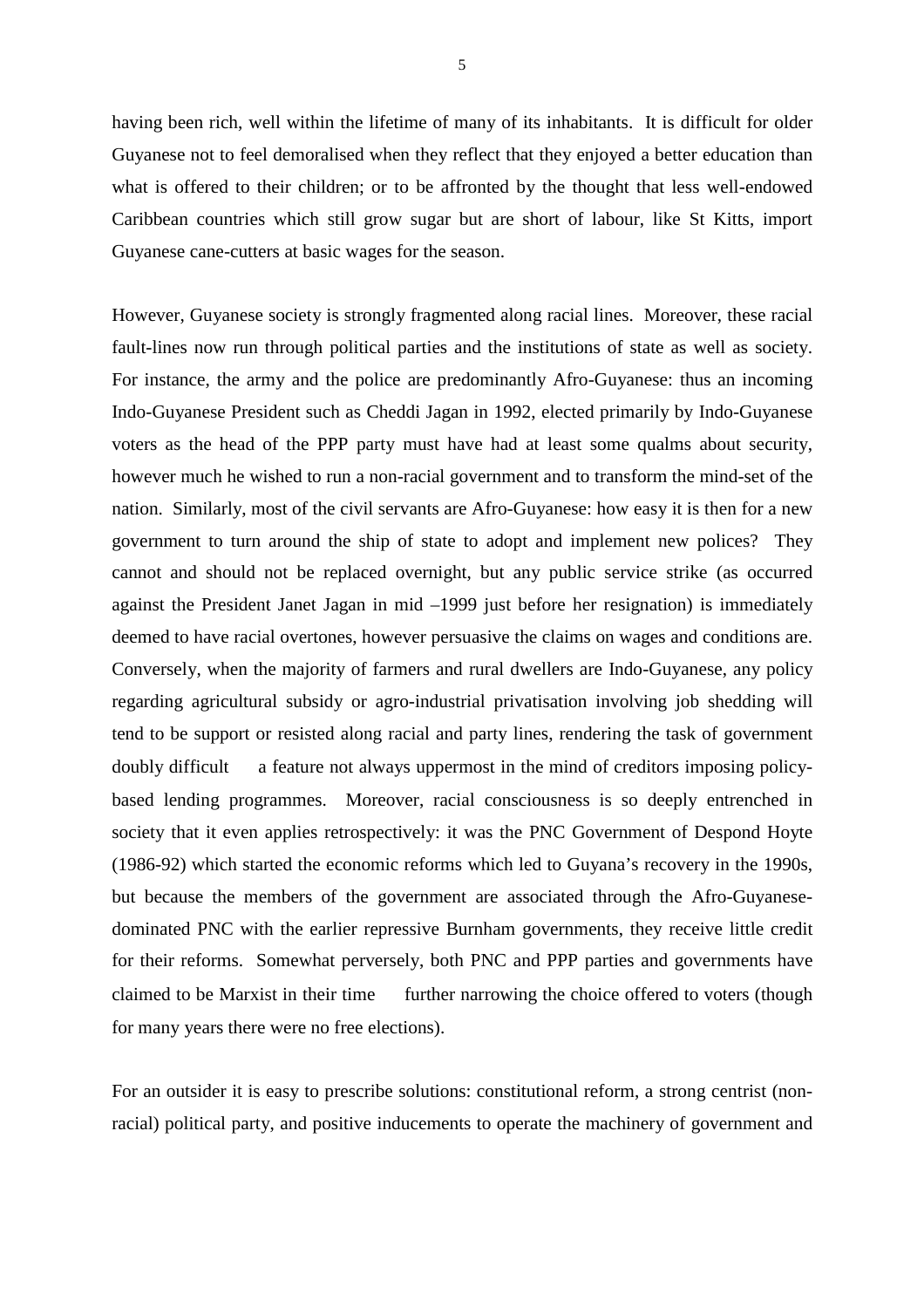to lead one's life along non-radical lines. These have been tried, and are being tried again currently.

How far should we delve back into history in the quest for relevance? Slavery was abolished in 1838 and the 'plantocracy' resisted giving higher wages to Africans so over the next eighty years they imported a quarter of million (East) Indians. American Indians long preceded the European settlers and planters, let alone the Africans, in their claim to be original Guyanese. History did not determine that Guyana after independence should become an increasingly ethnically divided society, but in coping with the results of that process, and its implications for securing a national consensus, it is useful to know the events from which those divisions occurred and how more recently the political parties exploited them.

Cheddi Jagan and Forbes Burnham, both future presidents of the republic, avowed enemies, leaders of PPP and PNC parties respectively and both at some stage leaders of declaredly Marxist governments, had come together in 1953 to form a single PPP party to fight for independence. Not in itself evidence of deeply entrenched political splits.

Thirty years ago, Guyana's school children were at the top of the Caribbean's regional examinations. They are now at the bottom, just as the Guyana economy has fallen from being among the richest to the poorest in Caricom. UNDP ranks Guyana 103<sup>rd</sup> in the human developing index 1997, again the lowest ranking in Caricom, and if it were not for its stock of high literacy levels from an earlier age, Guyana would qualify on other indicators as a LDC (and acquire trade and aid concessions accordingly). Is this proof that Guyana can bounce back? Five years of consistent 7% annual GDP growth after the 1992 elections may indicate the way forward, but the down turn in 1998 meant that the easy phase of catch-up growth was over, and the hard political and social choices still have to be made. Nonetheless, it is useful to know that there were times when Guyana's vast potential was being realised, to see how this could be achieved again.

Fourthly, some donors carry additional baggage from history, as well as their current commercial, strategic and development interests. The Dutch first settled, the UK was the former colonial power and the US has hemispheric interests, and felt these particularly from the early 1960s experience with Cuba. Thus is it useful to bear in mind key features of UK and US intervention during the Cold War period.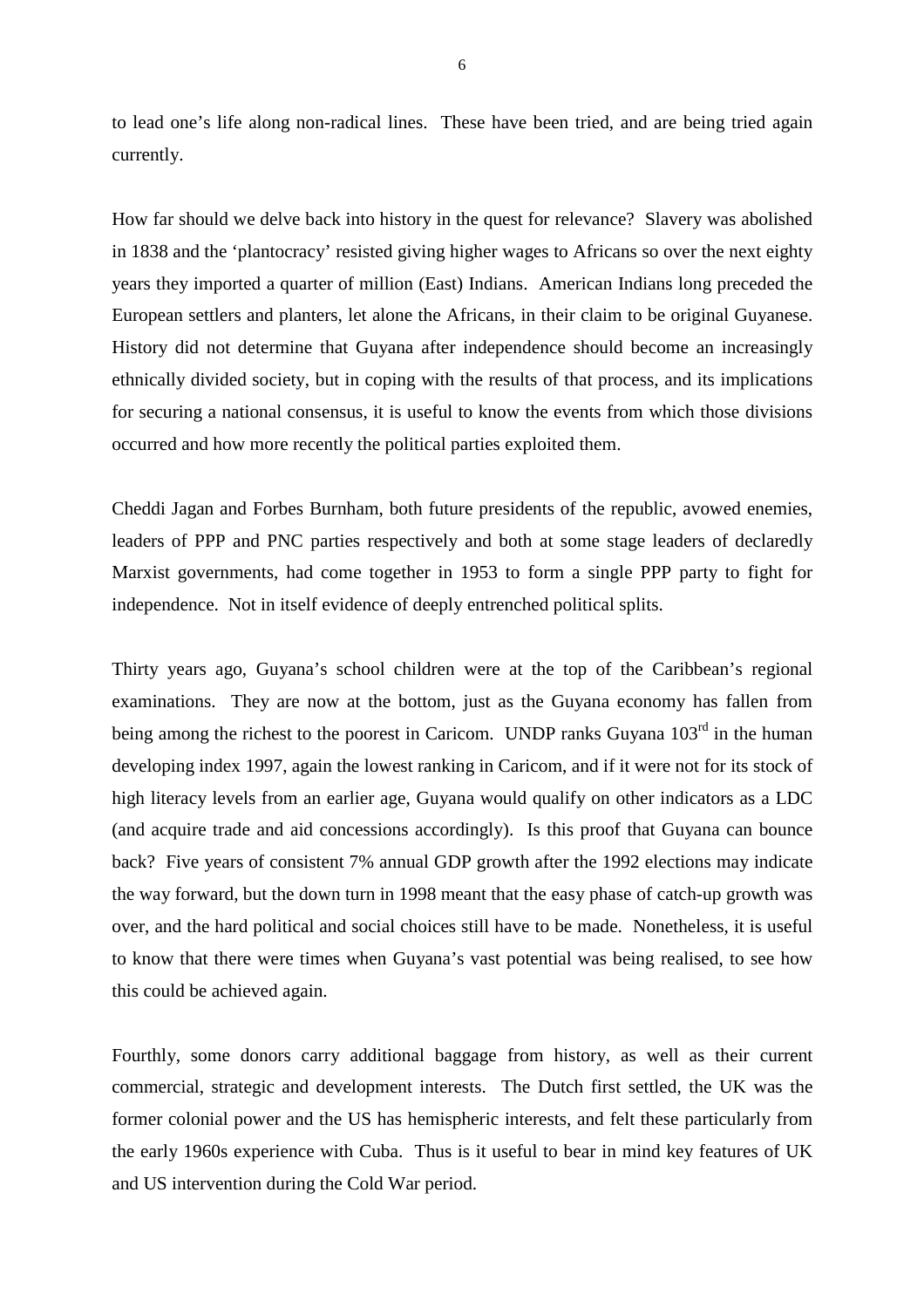For instance, in 1953, Cheddi Jagan's first premiership, leading an elected PPP administration arguing for independence, lasted 133 days, until the British sent a gunboat to remove him.

Jagan led other pre-independence governments between 1957 and 1964. After winning the 1961 elections (which were supposed to be the precursors to independence two years later) the US too became concerned about his praise for Cuba and adherence to Marxism. From the US Freedom for Information Act we now know that no only did the CIA operate through local groups to stir up a general strike, but also that President Kennedy asked the UK government to change the voting system in British Guiana to proportional representation so as to unseat Jagan. This the UK Colonial Secretary, Duncan Sandys, eventually did; Harold Wilson's incoming Labour government considered but did not reverse this in time for the December 1964 elections, which Forbes Burnham's PNC (in coalition with a business party) duly won. Cheddi Jagan felt betrayed, boycotted Parliament and the constitutional conference (mirroring the 1990's boycotts of parliament and of the NDS by the PNC leader); this experience helped to entrench the ethnic divide among the parties, with Indo-Guyana particularly disappointed that their PPP leader was not to become the first leader of independent Guyana. Instead it was the PNC's Forbes Burnham to whom independence was granted, during a state of emergency, in 1966. With the overt support of Afro-Guyanese who dominated the army, the police and the civil service, Burnham and the PNC expelled their (United Front) coalition partners, declared a republic, and arranged to stay in power without the trouble of free and fair elections for the next twenty-six years. It was during these three decades (1960-1990, or particularly up to the Hoyte government of 1986) that the strong identification between race and party was entrenched, making even the conduct of free and fair elections  $\frac{1}{2}$  as in the 1990s  $\frac{1}{2}$  hazardous, and adding to the pressure for constitutional reform.

In 1976, the Burnham government nationalised (and effectively expropriated) the British sugar company, Bookers. This was a far more symbolic act: sugar was at the time, with bauxite, the heart of the Guyana economy. It had enormous employment implications  $\sim$  so much so that Jagan was persuaded to end his political boycott and give 'critical support' of the PPP to the nationalisation. It was an act which looked back to the period of slavery,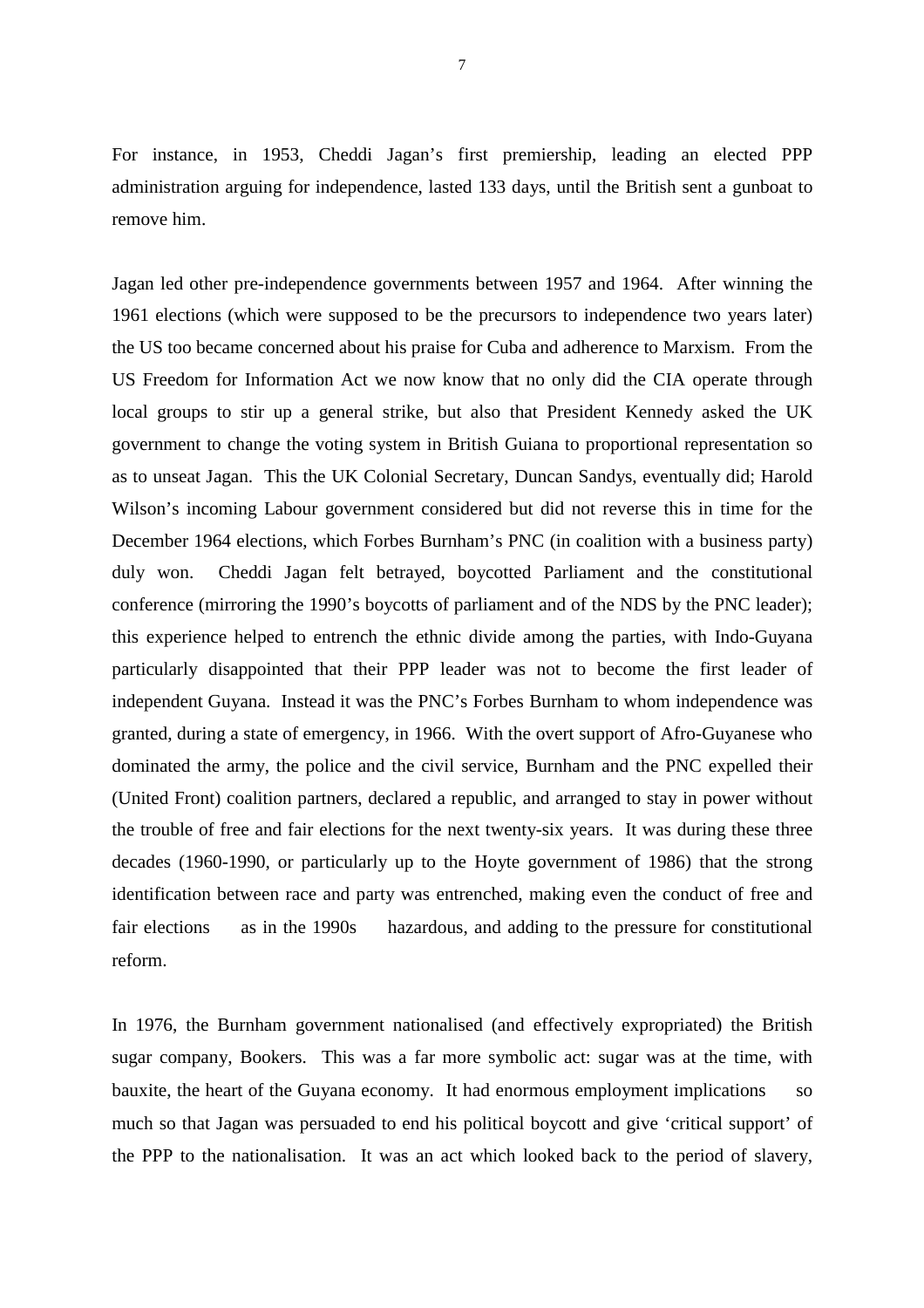across to the idea of Guyanese society being divided into ethnic castes (with the European owner-managers of Bookers ranking highest) and forward to the current questions of privatisation and the role of foreign private investment which still bedevil politics and render them vulnerable to eventual rejection by the Cabinet.

A mere two years later, the PNC government promised no more nationalisations. Burnham advanced the idea of 'state capitalism' and in 1978 received a major IMF loan. By the 1978- 79 financial year, Guyana's US aid per capita was among the highest in the world. After further rigged elections in 1980 (which went largely unchallenged during the Cold War), the period 1980-1985 became characterised as the 'Fascisisation of the State' (in the term of Professor Clive Thomas), but the whole decade 1975-85 has to be seen as a time of terror under an authoritarian government: the racial divides were so operationally entrenched that the (predominantly Indo-Guyanese) farmers could sabotage what remained of the productive economy by their actions; the civil servants and the security forces (predominantly Afro-Guyanese) could hold the state to ransom in their own short-term interests; while, by rigging elections, the PNC effectively disenfranchised everyone. One distinguished leader of nonracial party, Dr Walter Rodney of the WPA, was assassinated, presumably by the PNC, in 1980. It was during this period that Guyana became a country of emigration. Nowadays, the largest Guyanese communities are in Queens, New York; Scarborough, Ontario; and only thirdly Georgetown, Guyana. Even after sever years of economic recovery, it is proving almost impossible to entice these valuable mid-career emigrants home. It was only very late in the process that donor support was withheld, despite deviations and atrocities which would not be tolerated under today's good governance guidelines.

Conversely, the PNC successor government of Desmond Hoyte (1986-92) while securing IMF and World Bank support in 1988-89 felt it was not accorded proportionate justice from the UK and the US as donors when they suspended aid in the run-up to the 1992 elections. The PNC under Hoyte felt they deserved recognition for the fact that they had disavowed state socialism and introduced economic reforms (which were to be the basis for Guyana's economic recovery in 1992-97). The donors, however, quite properly objected to their prevaricating over the holding of free elections and withheld aid as a means of testing their resolve.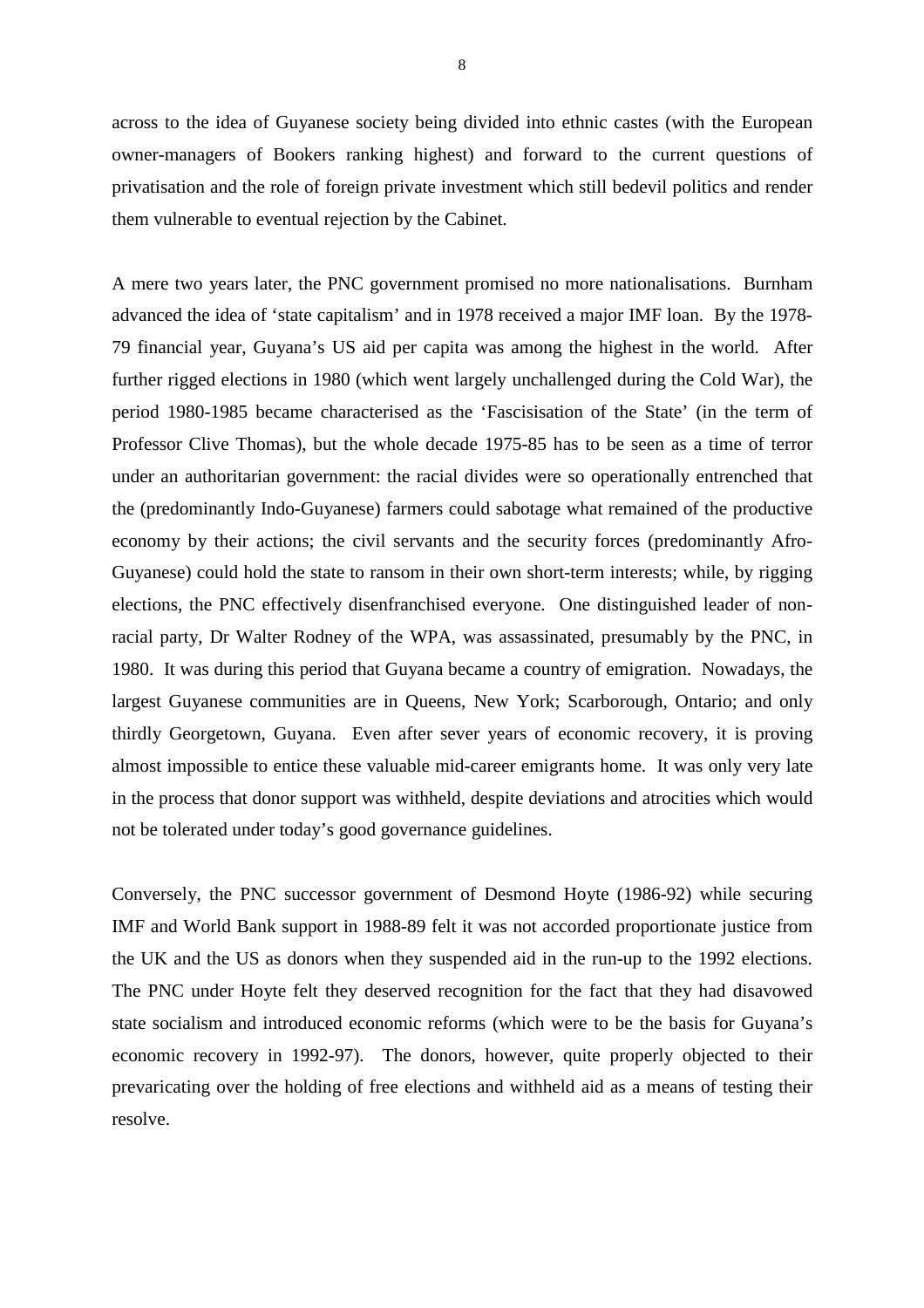Add to this the involvement of former President Carter during 1990-92 in obliging Hoyte to agree to elections that he was bound to lose and then establishing a strong relationship with newly-elected President Cheddi Jagan (whose wife, the PPP politician and future president Janet Jagan was from Chicago, Illinois; she was later succeeded by the present president, Bharrat Jagdeo) and one can see how donor involvement did not always appear value-free (but often, rather quixotic and bereft of ideology) to Guyana's political leaders, and also how an opposition party will always tend to be suspicious of foreign involvement with government. Lastly, these clips from history may succeed in giving a flavour of how politically and ethnically divided (and with substantial congruence of voting patterns) Guyanese society is.

However, one last development. In August 1999, Janet Jagan (the wife of ex President Cheddi Jagan, whose presidency continued to be contested by the PNC opposition) stepped down from office on the grounds of ill health but after a testing public services strike, and Finance Minister Jagdeo was sworn in as President  $-$  at 35, the youngest President in the western hemisphere and half the age of his two predecessors. *The Economist* devoted 100 words to his appointment; two of them were 'Moscow-educated', although he has proved to be a strong reformer.

#### **3. Sugar and Guyana**

Sugar is perhaps the least efficiently regulated industry in the world. It is a substance which enters nearly every manufactured food we consume and is also an energy source. Every since the Napoleonic Wars, it is perfectly substitutable as between cane and beet, in other words even before the end of slavery, tropical producers had lost their natural absolute advantage to temperate zone competitors (and their subsidies), though they could continue to work on their comparative advantage, at least until bilateral arrangements (US-Cuba/Philippines, UK-Caribbean, then the Commonwealth Sugar Agreement which in 1975 spawned the successor arrangement with the EC, the Sugar Protocol for some ACP countries, plus India, attached to the Lomé Convention which, though ' of indefinite duration' is now being terminated over the next seven years) parcelled up the market. This resulted in the free market for sugar becoming a small residual (below 20% of world trade). As a result, the 'world' price can fluctuate wildly. A quarter of a century ago, in 1974 when the Sugar Protocol was being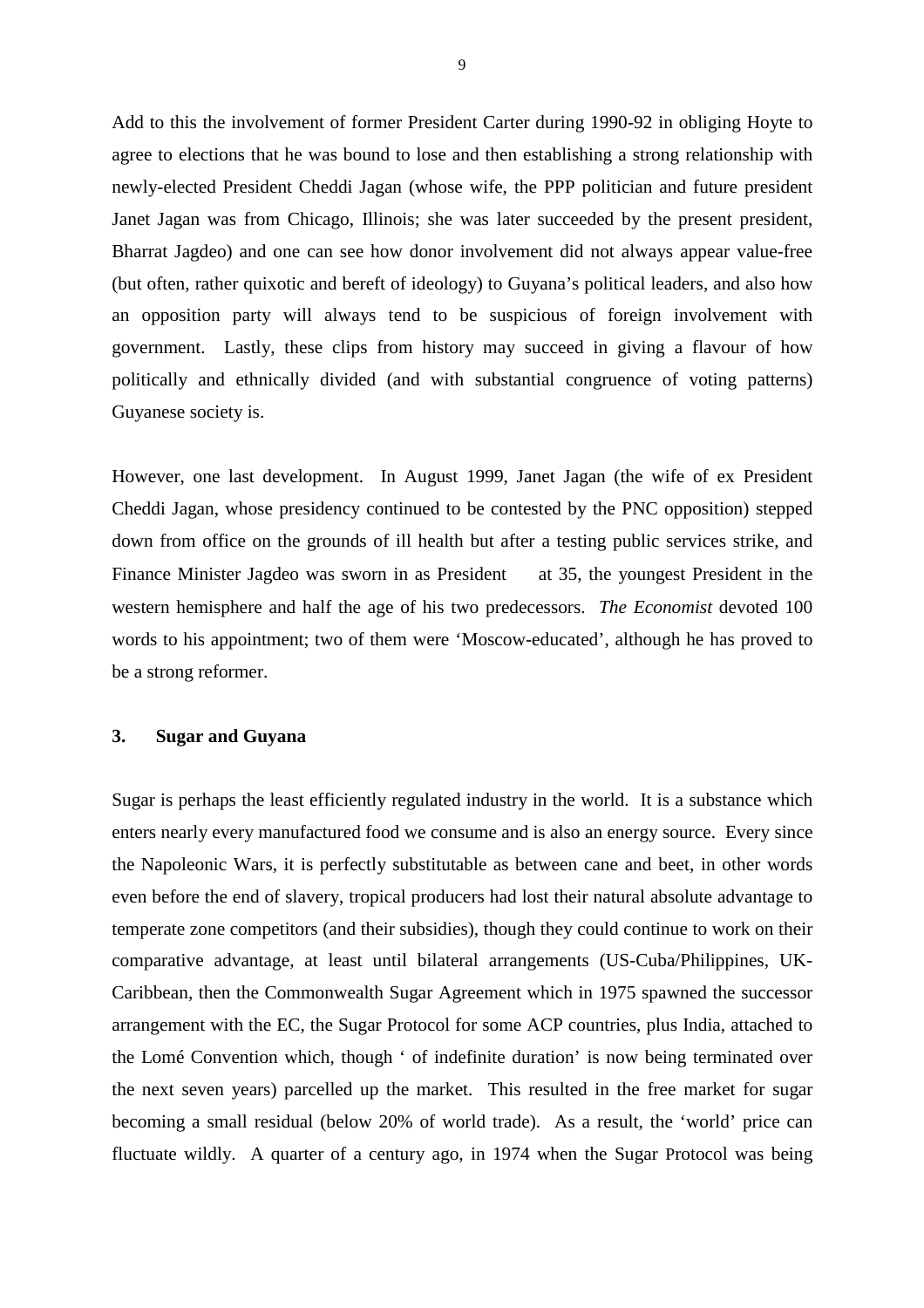prepared for signature, there was a commodity shortage and prices were high; a year ago, sugar was trading at 6 US cents per pound, a level at which not even the most efficient producers (Thailand and perhaps Australia) could reasonably produce the crop, or invest in the future. Nowadays, both the residual ('world') price and the preferential (Sugar Protocol) price is influenced by EU Common Agricultural Policy decisions (and the US equivalent, mutatis mutandis) on domestic pricing and on surplus disposal. By the time a country like Guyana enjoys no preferential allocation, it will long since need to have adopted its production and marketing to suit a world market which ought by then to be multilaterally regulated in a post-Marrakesh world. Unlike most of its island CARICOM fellows, such as St Kitts, Barbados, Trinidad and Tobago and Jamaica, Guyana could probably make itself competitive in sugar (and rice) by this time (see Annex I).

However, what the planners, the Sugar Protocol beneficiaries and the ACP Group as a whole had not taken into account was the introduction in early 2001 of the EU's 'Everything But Arms' proposal and its solidification internationally into a new tier of WTO-compliant preferences for the LDCs. This hits particularly hard those ACP countries (exactly half of them) which are not Least Developed, with Guyana being among the poorest within this set which include Kenya, Ghana and Zimbabwe; and those ACP countries which had hitherto been encouraged, by special preferences, to keep producing export commodities (Guyana too is in the front line here, though far from being the exception to the rule: of the over seventy ACP countries, only one or two, Mauritius and the Bahamas, have successfully graduated out of this basic role) because the time-scale for adjustment from preferential agricultural commodity-producer status is now suddenly switched from seven years to none: the first special and differential allowances for LCD ACP sugar producers such as Mozambique are already being issued this year, eating into Guyana's assumed protected market; and of course the investors in the Mozambican sugar plantations include Mauritian financiers themselves.

#### **4. EBA and a new tier of Least Developed Countries enjoying SDT**

Successive GATT Rounds up to and including the Uruguay Round have introduced a better regulatory framework for world trade but above all their crowning achievement is to have progressively reduced tariffs. Derogations from the mfn principle have been relatively few: the Generalised System of Preference worked from the 1970s precisely because the GATT members, with UNCTAD, ensured that preferences really were generalised to *all* developing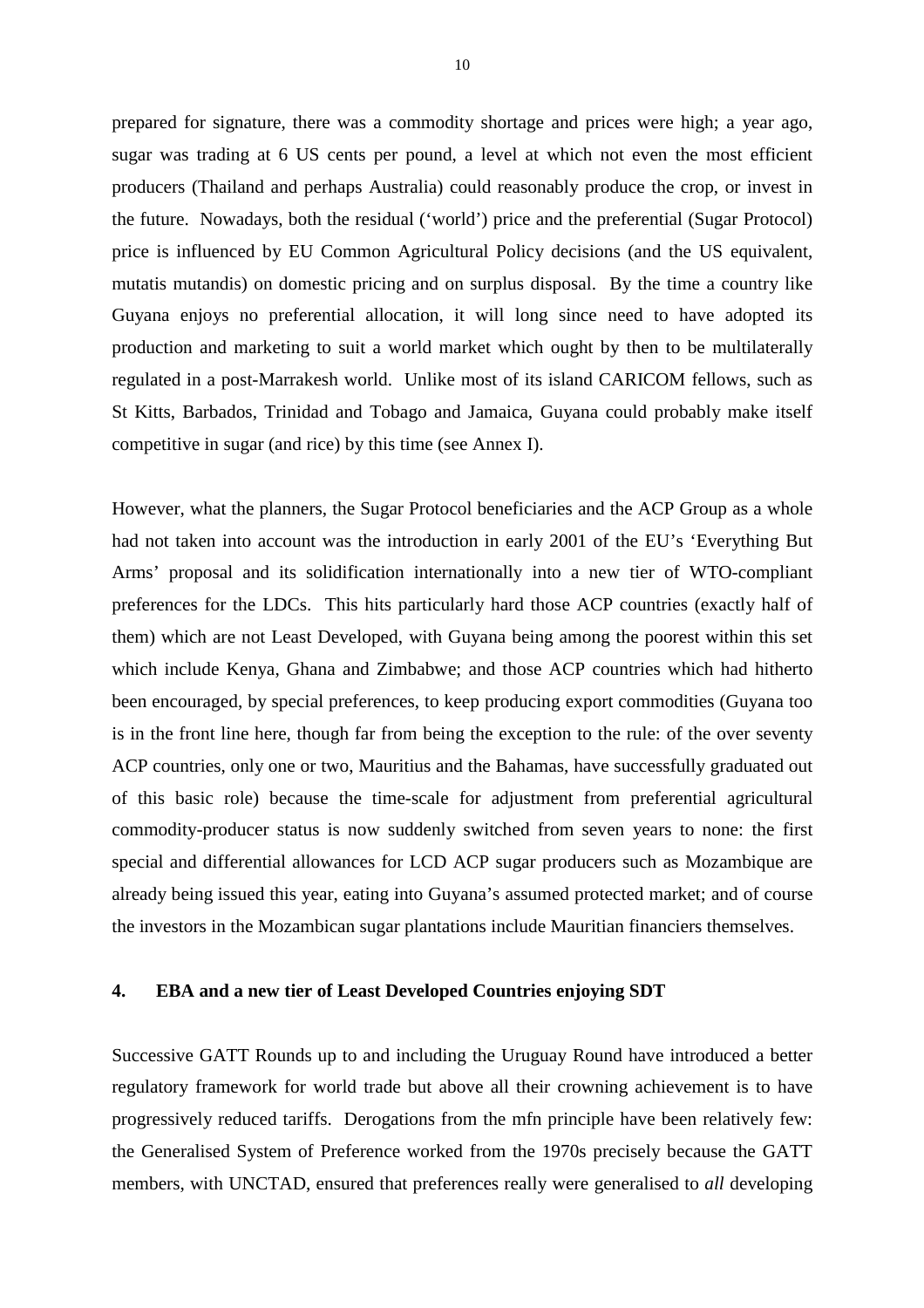countries (initially it was even to all countries electing to call themselves developing countries). The developmental downside of this of course was that like the GATT-MTNs themselves, this resulted in preferences benefiting the more dynamic developing countries (Korea, Hong Kong, Singapore and Yugoslavia were early major beneficiaries of  $GSP$ )<sup>6</sup> and so trade, or trade preferences, was not seen to be an instrument for reaching the poorest or for redistributing global income. However, special preferential schemes (which required waivers from GATT rules) worked far less well, with the 25-year experience of the Lomé Convention, 1975-2000, being contemporaneous with a slow collapse in ACP trade.

Marrakesh and the creation of the WTO however marked a change. While it was widely assumed that old-style special preferences would no longer secure a waiver (now annually required), the corollary that most favoured nation treatment should rule throughout, and income distribution questions be addressed by other instruments, did not in the end apply. Perhaps as a result of pressure from aid interests (i.e. official donors and the World Bank) and the need for more effective and more rapid debt relief (from civil society movements) neither of which are properly trade/regulating phenomena, of course  $-$  at the Singapore December 1996 ministerials immediately after Marrakesh, the WTO adopted a UN aid grouping called the Least Developed Countries as a new tier of countries to enjoy autonomous preferences from 'trade-donors'.

For decades the LDCs had been a Cinderella-grouping within the UN system, enjoying aid privileges, only a few marginal extra trade concessions and a generally worsening economic performance. Two points perhaps best illustrate this near-basket-case syndrome. Only one country, Botswana, has ever graduated out of LDC status, whereas many are relegated; some now campaign, national self-esteem notwithstanding, to get the UN ECOSOC to include them; and those destined to leave, e.g. high-income islands and brass-plate economies like the Maldives and Vanuatu, continue successfully to postpone that day to the Greek Kalends. Secondly, for four years running in the late 1980s, I edited with Pushkar Pant and Helena Wegener the annual UNCTAD Report on the Least Developed Countries. Its appearance rarely stimulated any interest, press or actual, least of all from the countries themselves. This was a group which itself seemed a residual and going nowhere; chosen for aid purposes; and

<sup>6</sup> See Vincent Cable, Anne Walsh and Adrian Hewitt (1982) *The EEC's Generalised System of Preferences*. London: Overseas Development Institute.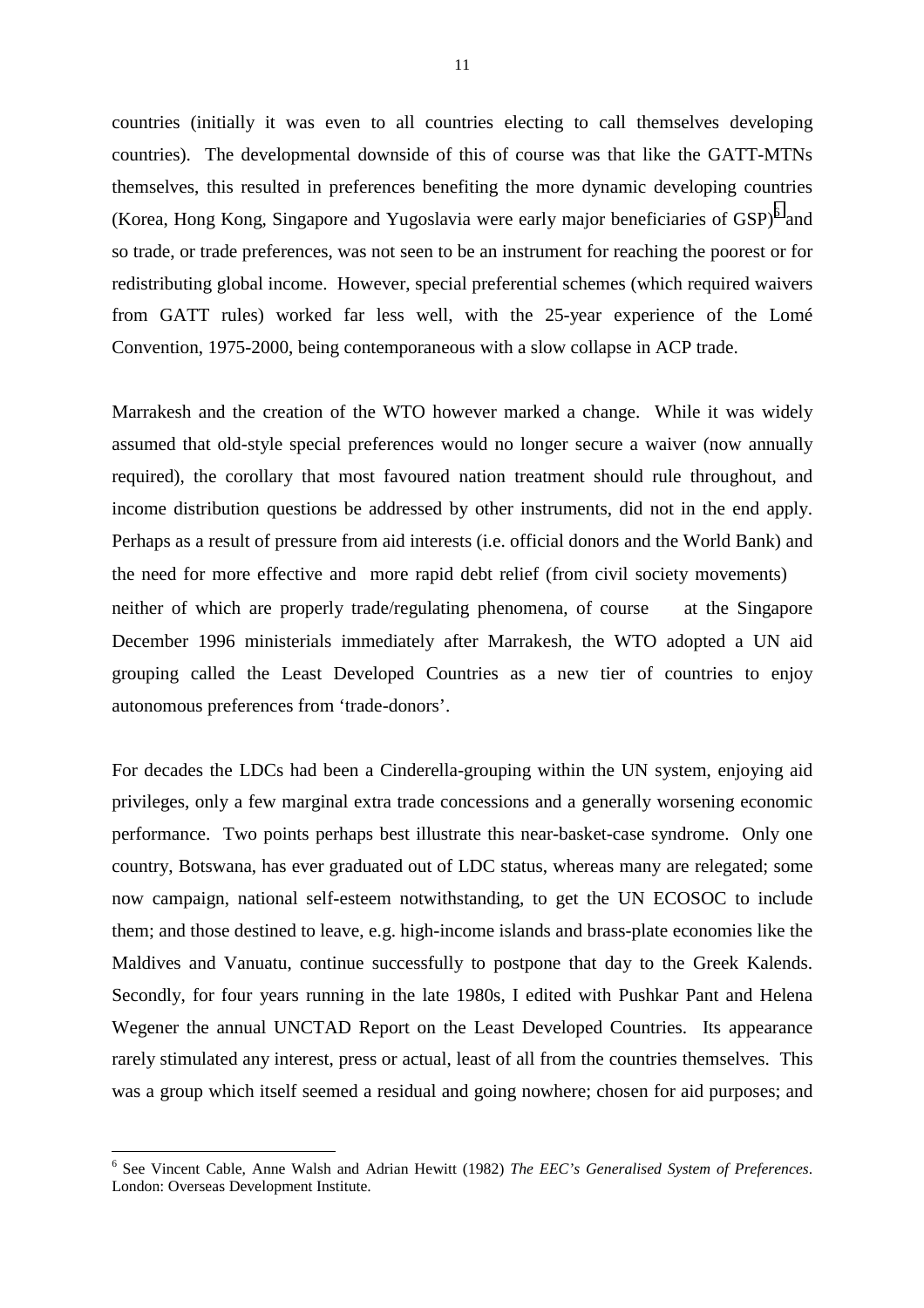yet adopted, late in the day, for trade preference treatment. At Singapore there were

seemingly pious expressions from Europe and America that we should, and would, open up our industrial and agricultural markets just to this group of least developed (not poorest) countries. It seemed innocuous because India and Brazil were not included and nobody felt threatened (they could invent surge-limiters in their autonomous offers if so).

Things got real when in 2000 within weeks of the signing of the Cotonou Convention on economic partnerships with the ACP states, another part of the European Commission led by Pascal Lamy introduced, and in early 2001 finally got approval from the European General (i.e. foreign) Affairs Council to introduce EBA: duty- and quota-free access to all products (not, in the end 'essentially all') originating from LDCs, except arms and munitions.

There were controversies<sup>7</sup> before the EBA measures were approved, not least from the ACP themselves who felt that they as a Group had not been consulted, as their EC-ACP Convention guaranteed (although the matter was raised a marginal EC-ACP parliamentary assembly in October 2000), and the strongest lobby opposing the reform came from sugar interests. It was obvious that cane-sugar exporters enjoying traditional preferences, like Guyana, would lose out (unless classified as LDCs) but in fact the strongest lobby came from the beet producers of East Anglia, Northern France and Belgium, who saw their interests threatened. As a result, on three products  $-$  sugar, rice and bananas  $-$  the EBA measures are being phased in over up to eight years; but to all intents and purposes, EBA starts this year for LDCs exporting to the EU, and at Seattle the EU undertook to persuade its Quad fellows (USA, Canada and Japan) to do likewise.

Would this help development (and income distribution) if they succeeded? On balance probably not, because the LDCs are singularly ill-chosen to act as a trade grouping, regardless of the familiar arguments about the effectiveness of autonomous preferences which may only be awarded annually and can rapidly be withdrawn: presumably increased trade is supposed to stimulate long-term rather than footloose investment. In any case, it seems unlikely today that the USA will throw in its lot with a group whose (alphabetically) first member is Afghanistan, followed shortly thereafter by Burma/Myanmar, but which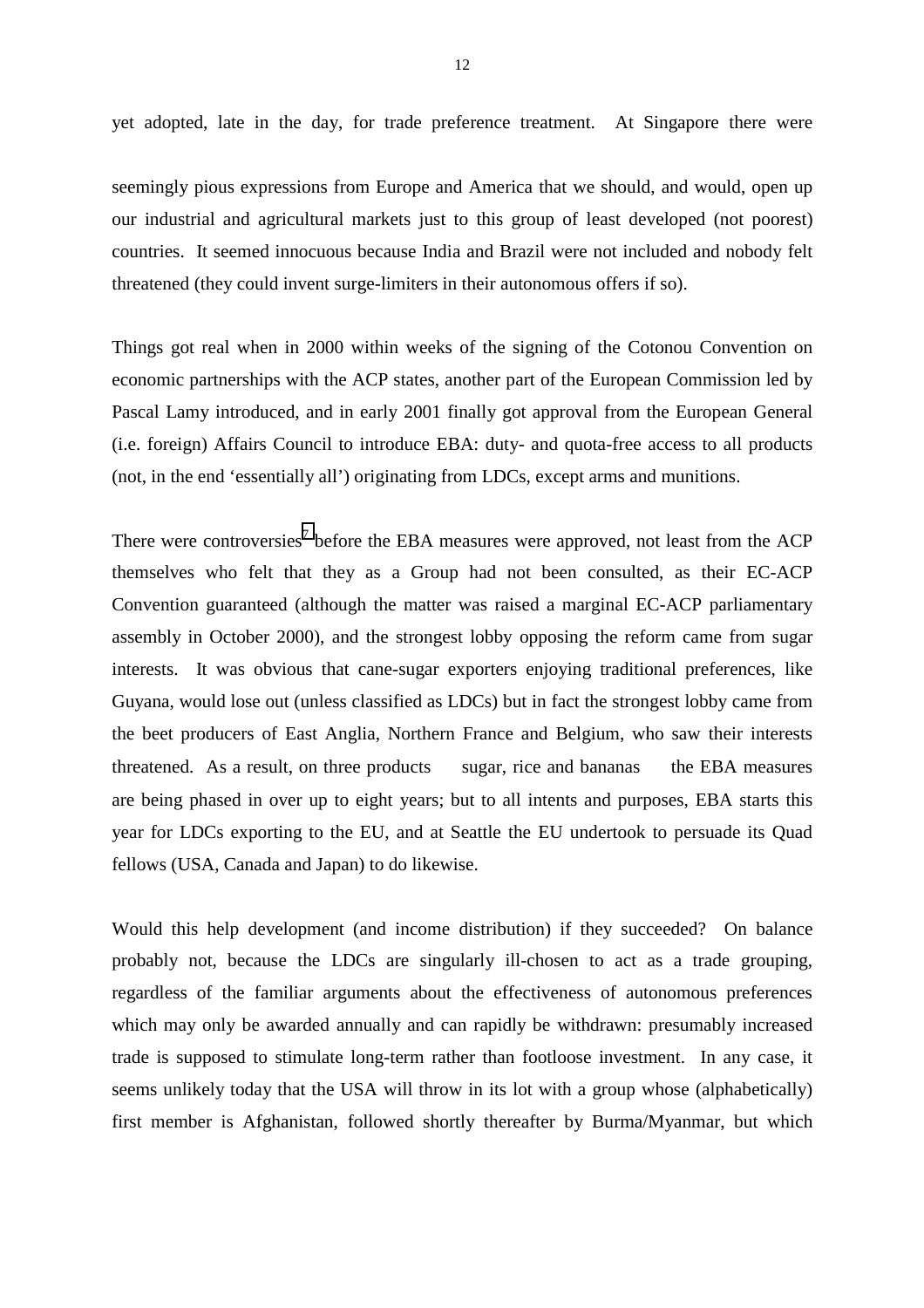excludes India and Pakistan and the entire western hemisphere bar Haiti and Nicaragua. Since a new tier of preference-receivers is not just a derogation from mfn, but also an act of discrimination, this is clearly not the way some will discriminate.

But by creating a preferred group, the EU is also using trade policy to discriminate against those *not* preferred (which could be those within its quasi-bilateral agreements, Cotonou/REPAs, as well as outside). Worst hit will be those countries (a) just above the LDC level and (b) which enjoy traditional trade privileges, preferences and trade patterns with the EU which are fast expiring. Poor commodity-exporters like Guyana thus find their trading world transformed in the matter of months — and barely a few months after signing up at Cotonou and receiving encouragement at Seattle.

Such adverse changes will oblige countries to act. Already Guyana has in 2001 created a national Foreign Trade and International Cooperation Ministry under Clement Roopchand where none existed before; recognising their difference form the banana-producing, financialservices-and-tourism dominated islands of CARICOM, they are distancing themselves from the Regional Negotiating Machinery where it serves their purpose so to do. With other ACP states, Guyana has ensured a much longer phase-in for sugar and rice EBA concessions. It will also accelerate its sugar industry reforms, though the social, political and financial consequences of so doing are extremely delicate.

One final, broader question, is whether EBA follows the law of unintended consequences, perhaps also signalling weaknesses in the development as opposed to the trade side of the Commission (development and external affairs were being entirely revamped at the time), and failures to consult and communicate between arms of the Commission ,and between the Commission and the Council; or whether it was introduced knowingly to drive an entering wedge through the middle of the ACP (they split almost exactly half-and-half between LDCs and non-LDCs) and through the middle of the G77 (with 49 LDCs, and the removal of several former members to OECD status and China standing outside, they are about at numerical parity, though not economic weight, with the other developing countries).

<sup>-&</sup>lt;br>7 Including from the present author letters in the *Finacial Times*, articles in the *Guyana Chronicle* and, with Sheila Page, submission to various Parliamentary Committees.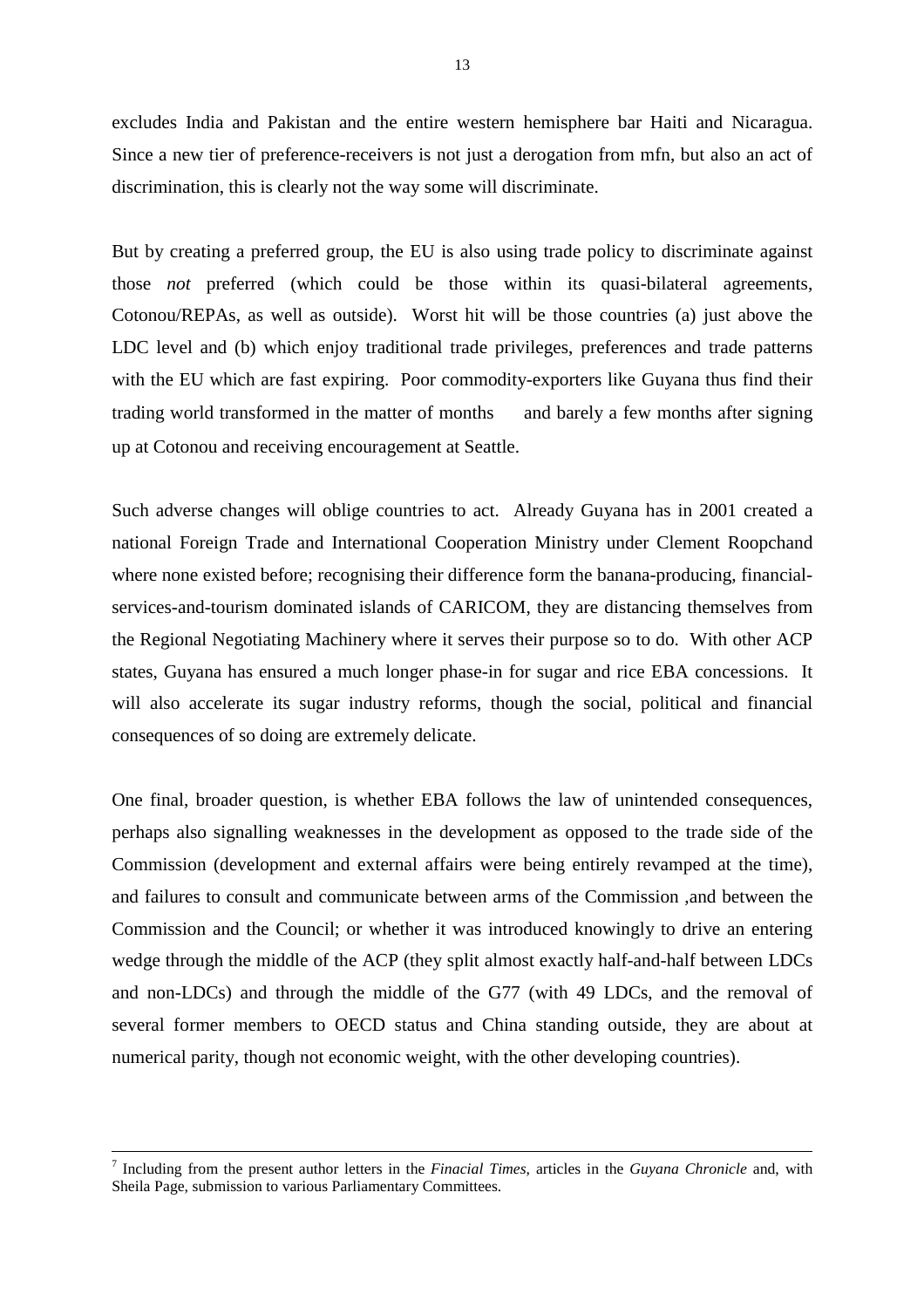I put this question, more in sorrow than in anger, more about the Ruggiero initiative as at Singapore December 1996 than about EBA itself, to the Director of Development of the WTO this summer. I was firmly advised not to believe in conspiracy for that would be too complex, but to put it down once again to the cock-up theory of history. Be that as it may, if EBA works and obliges others to emulate it, maybe at some time in the future we shall no longer need to write about the LDCs as a group. But don't hold your breath.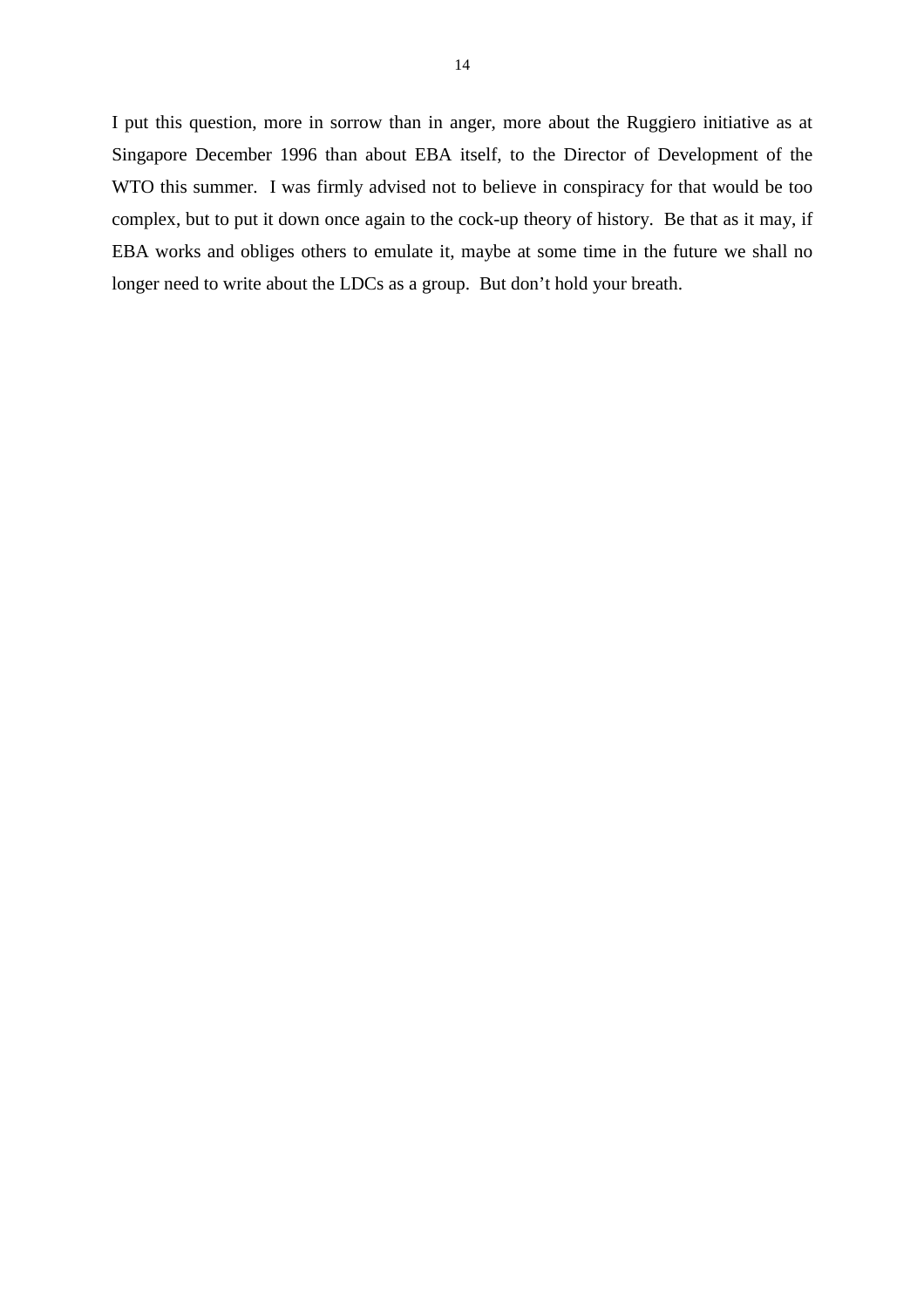# **Annex I Guyana: Sugar**

#### **A. Principal Characteristics of the Guyana Sugar Industry**

Accounting for approximately twenty per cent of gross domestic product and sixty per cent of gross agricultural product, the sugar industry continues to dominate the agricultural sector, although its relative size has diminished slightly with the rapid growth in the rice industry during the last decade. Production and processing are controlled almost entirely by the Guyana Sugar Corporation (GUYSUCO), a publicly owned company. About ninety per cent of the sugar cane processed by GUYSUCO is produced on the company's estates, while the remainder is purchased directly from private farmers. All production of sugar from cane is controlled by GUYSUCO. In addition to its dominant position in the agricultural sector, the industry plays a pivotal role in the wider economy. GUYSUCO employs 21,000 persons (approximately 17 per cent of the workforce), while an estimated additional 8,000 are employed in linkage activities. The sugar industry is also the largest net contributor to foreign exchange and in 1996 accounted for 27 per cent of Guyana's export earnings.

Guyana embarked upon an IMF structural adjustment programme in 1989. The pre-adjustment period from 1986-88 had seen a steadily declining performance in the sugar industry, applying to harvested acreage, total output (both of cane and sugar), exports and all three recorded indices of productivity discussed below, representing field level, factory level and overall industry productivity. In 1991, this deterioration was arrested and the period 1990-96 has exhibited a gradual trend of improving performance, both from the point of view of production and productivity.

The decline of the industry in the late 1980s can be attributed primarily to inappropriate government policies. During the 1970s and 1980s, total exports from Guyana declined at an average rate of 2.8 per cent per annum. The government's policy responses to the growing structural imbalances, particularly in the current account, were to limit the domestic currency price of imported items by artificially maintaining an over-valued exchange rate, and to impose stringent prohibitions and quantitative and tariff barriers on imported items. The effect of overvaluation was to restrict the domestic currency value of exports (which had always accounted for the bulk of total sugar production). Since a very high proportion of the operating budget was (and still is) accounted for by labour costs, which were denominated in domestic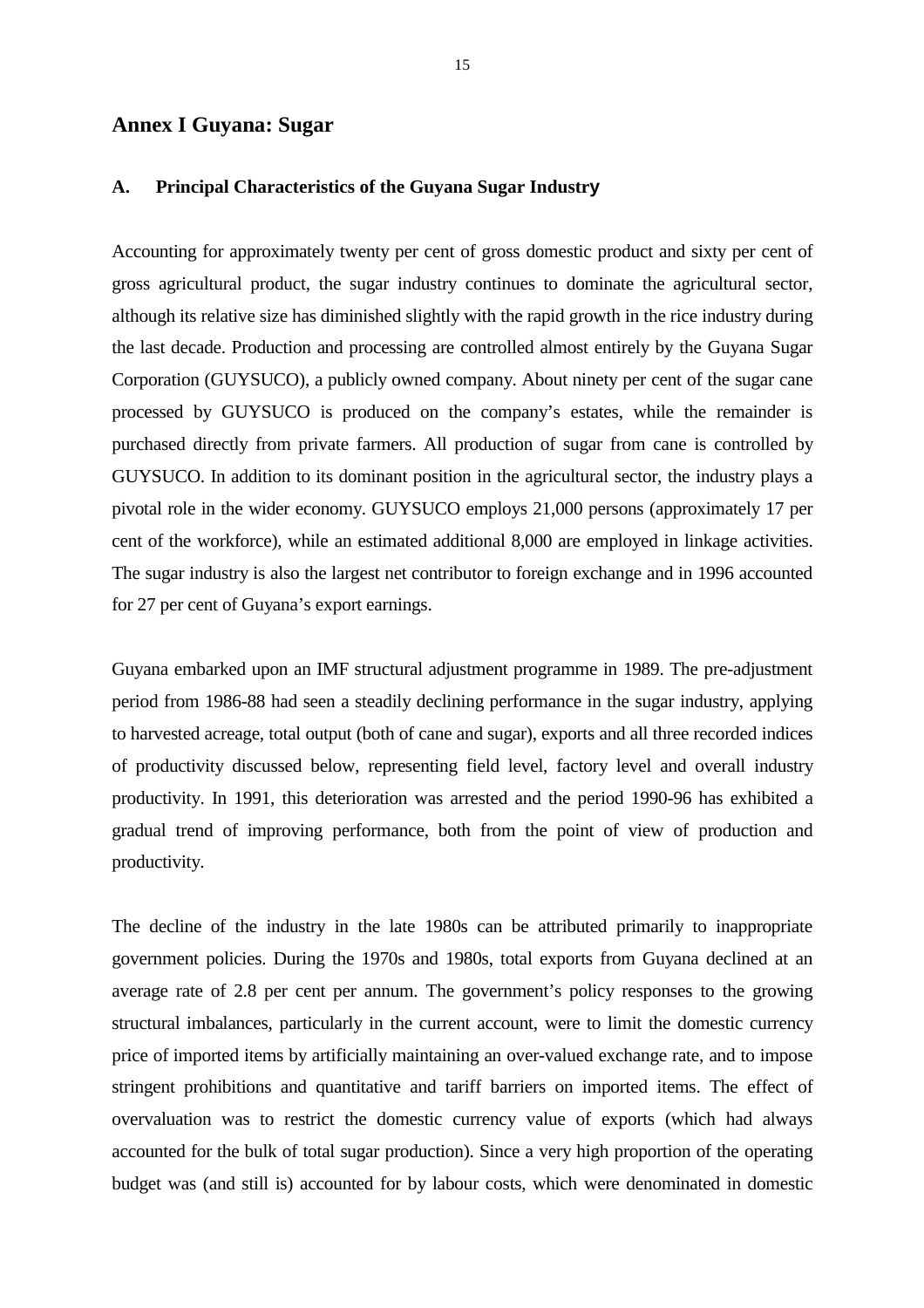currency, the policy undermined the company's ability to maintain an adequate workforce, particularly at managerial level. The period witnessed a decline in labour participation (including a loss in management personnel) and increased labour unrest, largely in response to declining compensation rates.

From the point of view capital investment, the situation was exacerbated by restrictions on the proportion of export earnings which GUYSUCO could retain as foreign exchange. (Retaining revenue as foreign exchange would have enabled the company to defend the purchasing power of its revenues to a greater extent). The exchange rate regime also created a dual foreign currency market, in which goods were exported at the official (overvalued) rate, but limited imported agricultural inputs could be financed at a parallel exchange rate which better reflected the true (higher) value of foreign exchange in domestic currency terms. GUYSUCO was frequently denied access even to the parallel foreign exchange market for purposes of importing capital equipment. The industry therefore experienced a profound deterioration of infrastructure and rapid decapitalisation in the late eighties.

Against this background, the most significant element of structural adjustment from the point of view of the sugar industry was the establishment of a floating exchange rate, which led to a rapid depreciation of the Guyana dollar in 1991. Table I.1 and Figure I.1 show the impact of the devaluation on the domestic currency value of GUYSUCO's export earnings. The operating budget in domestic currency terms therefore increased sharply during 1991 and 1992, allowing the company far greater manoeuvrability form the point of view of enlarging and enhancing the workforce. Thus, between 1990 and 1991, employment costs increased by 175 per cent.<sup>8</sup> The new market based exchange rate also allowed the transmission of powerful investment signals from high preferential sugar prices to the domestic economy. This aspect is developed below.

<sup>&</sup>lt;sup>8</sup> Guyana Sugar Corporation (GUYSUCO), Annual Report and Accounts, 1996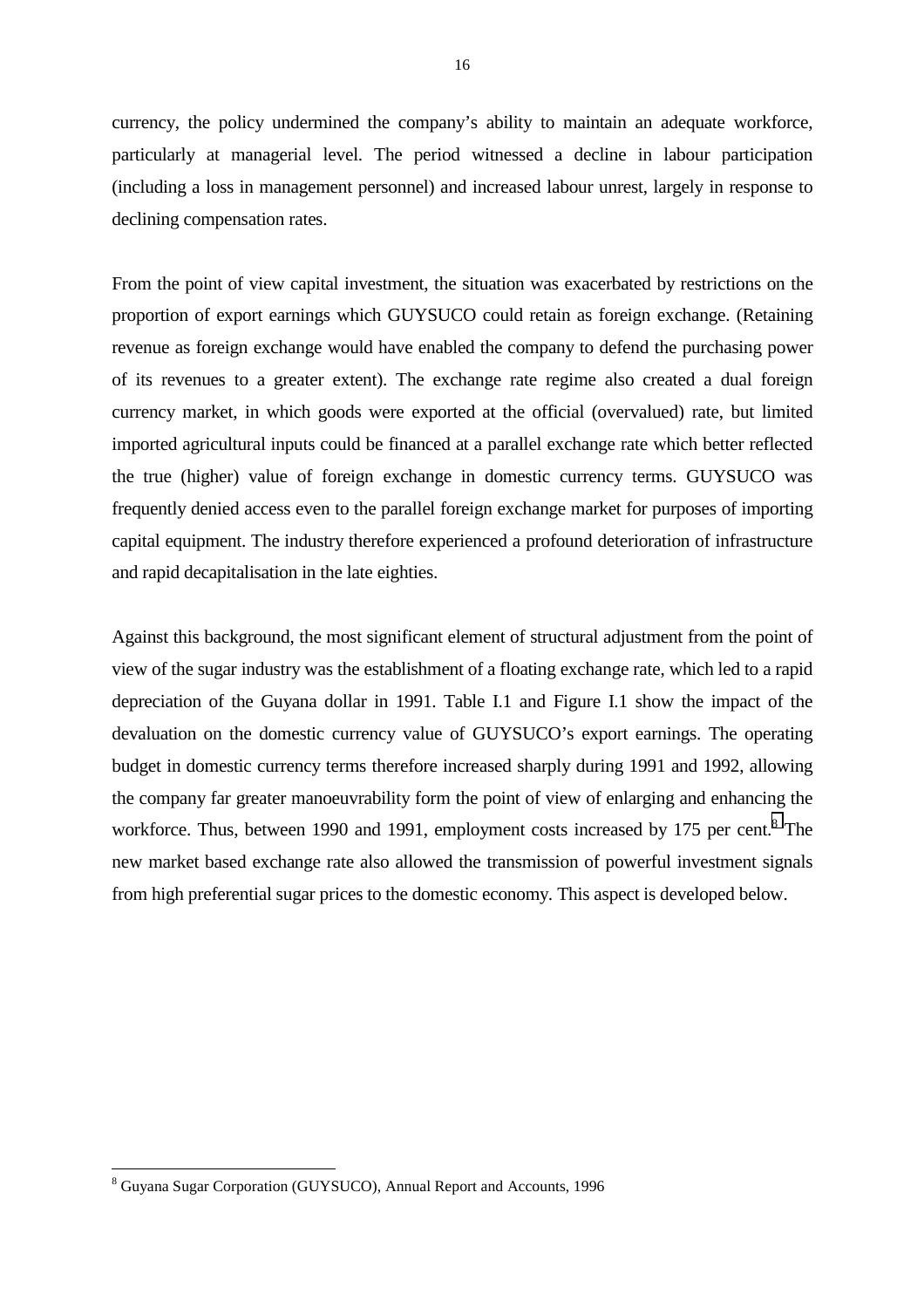| Year Sugar                                                                                                                   | Sugar                                                                                              | Exchange                                                         | Sugar                                                           |
|------------------------------------------------------------------------------------------------------------------------------|----------------------------------------------------------------------------------------------------|------------------------------------------------------------------|-----------------------------------------------------------------|
| <b>Exports</b>                                                                                                               | Exports <sup>1</sup>                                                                               | rate                                                             | exports                                                         |
| (long tons)                                                                                                                  |                                                                                                    |                                                                  | (G\$ millions) at year end <sup>9</sup> (at exchange            |
| 1989 160,979<br>1990 129,767<br>1991 159,430<br>1992 232,711<br>1993 219,093<br>1994 235,654<br>1995 221,870<br>1996 251,503 | 2,309.76<br>3,265.80<br>11,973.90<br>15,965.00<br>14,971.88<br>16,812.36<br>18,310.18<br>21,920.00 | 33.00<br>45.00<br>122.75<br>126.00<br>130.00<br>142.50<br>140.50 | 69.99<br>72.57<br>97.55<br>126.71<br>115.17<br>117.98<br>130.32 |

#### **Table I.1: Volume and Value of Exports and the Exchange Rate, 1989-95**

The liberalisation programme also eliminated most import prohibitions and quantitative restrictions, while non-quantitative trade barriers were reduced and rationalised. These policies, in tandem with the industry's foreign exchange earnings growth, greatly improved GUYSUCO's access to capital equipment and allowed it to begin rehabilitating infrastructure. From 1991, productivity, as measured by the three indices of yield discussed below, began to increase consistently.

### **B. Preferential Sugar Export Arrangements**

 $\overline{a}$ 

More than 90 per cent of Guyana's total raw sugar production is exported and over 95 per cent of these exports are sold under preferential arrangements with the EU and US. Any surplus over and above the preferential quotas is sold within CARICOM where prices are still 20-40 per cent above the world price. Guyana has not sold on the world market for several years. Although the company does not plan to produce for the world market, world market sales have been made in the past, primarily to Canada. It is used solely as a means of obtaining some recompense for unutilised output, however, since the prices obtained do not cover production costs. (See below).

<sup>&</sup>lt;sup>9</sup> Bank of Guyana (Research Department) Banking System Statistical Abstract, April, 1997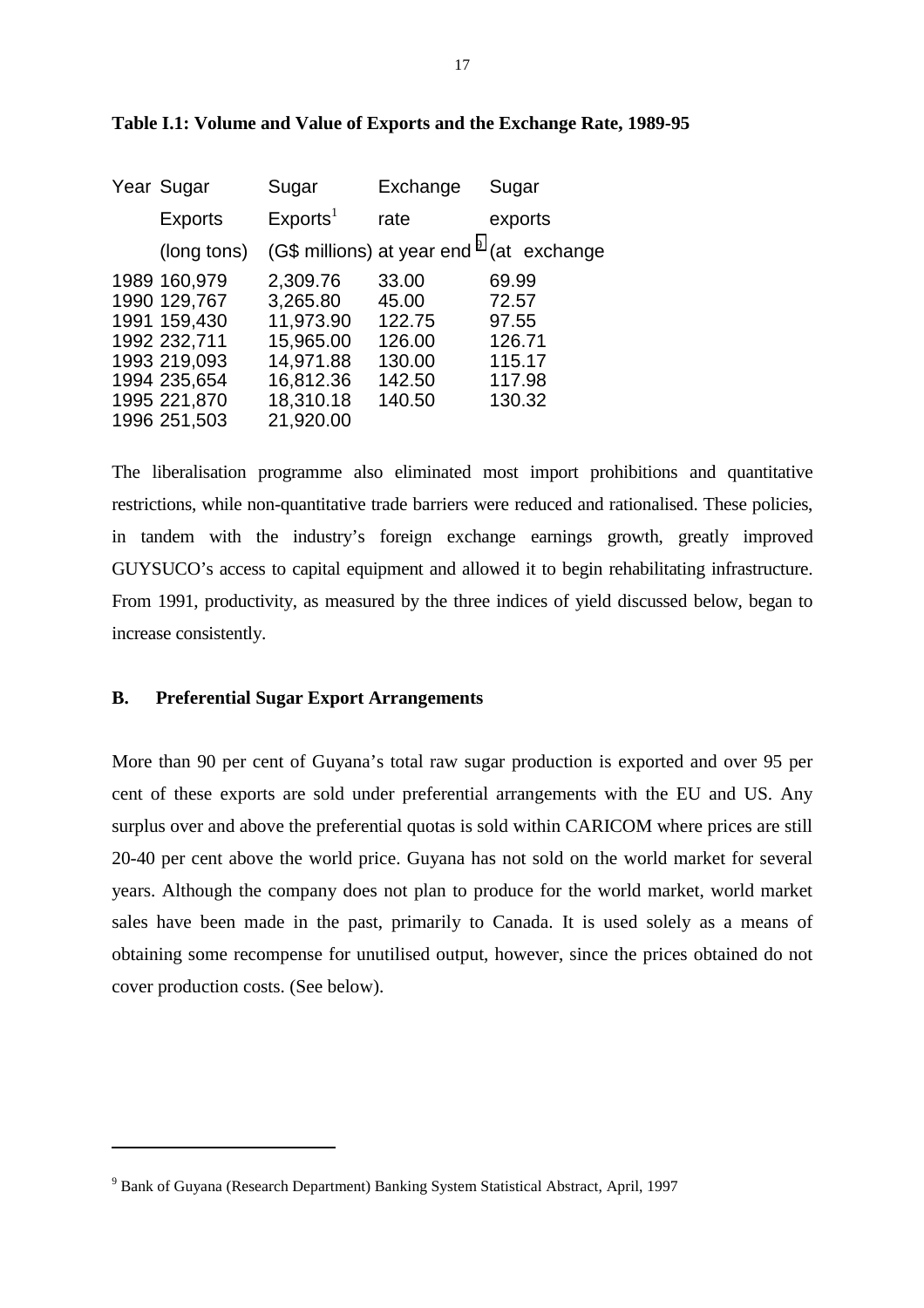### **i. EU Markets: Sugar Protocol and Special Preferences Sugar**

From the point of view of Guyana's total sugar export earnings, the Sugar Protocol (SP) provides the most significant market. It was established in 1975 to allow the EU to purchase and import, at guaranteed prices (set yearly), specific quantities of cane sugar, raw or white, originating in ACP states capable of producing and exporting. The country quotas total approximately 1.4 million tons and ACP countries are permitted to import sugar for domestic purposes if their surplus in a year is insufficient to fulfil the quota. Exports from quota holders receive a price lying within the range of prices guaranteed to beet sugar producers within the EU under the Common Agricultural Policy (CAP). Guyana's SP quota of 165,000 metric tonnes (mt) white sugar equivalent (corresponding to approximately 170,000mt of cane sugar) is the third largest of all ACP sugar quotas, after Mauritius and Fiji.

| <b>Market</b>       | <b>Average Price (US\$/metric</b><br>tonne) |       |             |
|---------------------|---------------------------------------------|-------|-------------|
|                     |                                             |       |             |
|                     | 1994                                        | 1995  | $1996^{11}$ |
| EU (SP quota)       |                                             |       |             |
|                     | 610.0                                       | 653.0 | 640         |
| EU (SPS quota)      |                                             |       |             |
|                     |                                             | 550.0 | 540         |
| USA (quota)         |                                             |       |             |
|                     | 428.2                                       | 339.8 | 440         |
| <b>CARICOM</b>      |                                             |       |             |
|                     | 312.0                                       | 345.0 | 340         |
| <b>World Market</b> |                                             |       |             |
|                     | 254.0                                       | 280.0 | 240         |

**Table I.2: Sugar Export Market Prices 1994-96<sup>10</sup>**

Additional preferential access was granted to ACP SP quota holders on July 1, 1995 for a six year period under the Special Preferences Sugar (SPS) quota. The quota varies from year to year but is presently about 290,000 mt, of which Guyana's basic annual quota for 1995-96 was

<sup>&</sup>lt;sup>10</sup> *Op cit*. Bank of Guyana (1996)<br><sup>11</sup> United States Department of Agriculture (USDA), Attache Report, (type: Annual Report), Guyana Sugar Production, March, 1997, Washington.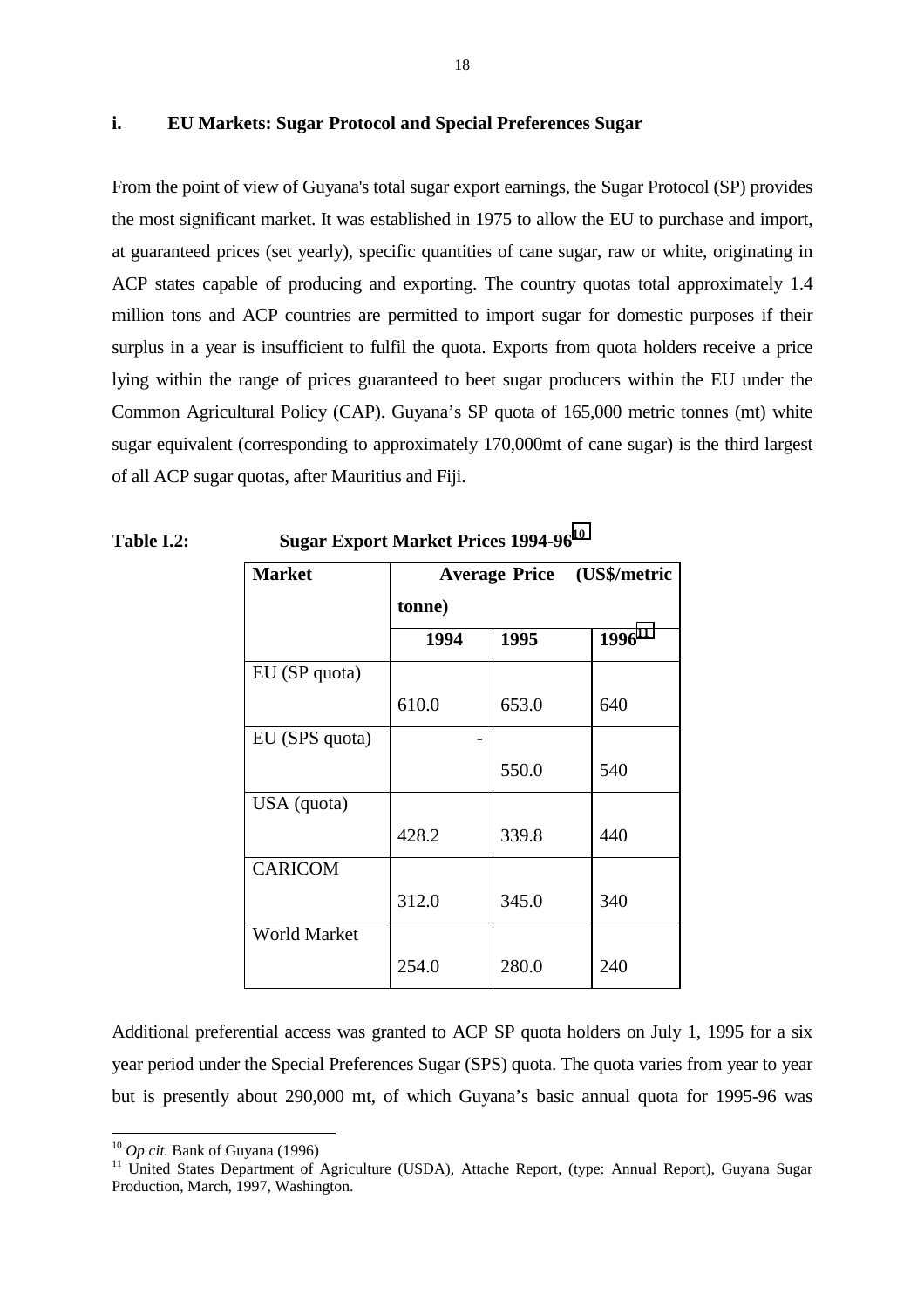30,000 mt, a relatively large share of the total quota. This was subsequently increased to 53,000 mt after reallocation of unutilised quotas in Mauritius and Barbados. The quota is projected at 41,056mt for 1998. As with the SP, importers are obliged to pay a pre-determined price for the imports, set at 85 per cent of the SP prices. In contrast to the SP, however, SPS exports do not enter the EU duty free but are subject to a highly preferential duty rate of 69 ECU per mt. (For purposes of comparison, the base mfn duty rate applied in the EU's schedule of Uruguay Round commitments under the Agreement on Agriculture is 524 ECU per mt).

In 1995, sugar exports into Europe under the SP and SPS quotas accounted for some 76 per cent of the total. Table 5 demonstrates the considerable differential which exists between the preferential prices in Europe and "world" prices: well in excess of 100 per cent in both markets. In terms of free on board (FOB) January, 1997 Georgetown prices, the SP quota offers about US cents 30-31/pound; the SPS quota offers US cents 25/ pound, while the world market offers only US cents 10-12/pound.<sup>12 13</sup> Since the SP prices are based upon domestic prices obtaining in the EU under the CAP and the SPS prices are, in turn, defined in terms of SP prices, both markets are clearly highly dependent upon the CAP for the economic rents appropriated by the SP / SPS quota holders. Since 1986, there has been no upward trend in the nominal prices arising in the SP, so that real prices have, in fact been steadily decreasing in real terms for over a decade. The relationship between the ACP sugar export arrangements and the CAP is discussed further in Section C below.

#### **ii. USA Preferential Quota**

 $\overline{a}$ 

As Table I.2 shows, the US preferential market (under the Sugar Import Tariff Quota) is of much less significance, in terms of overall export earnings, than the EU quotas. The prices are also lower, with an FOB Georgetown price of about US cents 20/pound. The total quota amounts to 2.3 million metric tons (raw value), allocated among forty countries. Guyana's present quota is relatively large within the Caribbean region at 24,310 tons as of August, 1997 (the quotas are revised frequently according to the stocks-to-use ratio for sugar monitored by the US Department of Agriculture). Considering the FOB prices quoted above and the relative sizes

<sup>&</sup>lt;sup>12</sup> Presentation by Booker Sugar Company Ltd. to GUYSUCO, Management Training Centre, Ogle Estate, January 23, 1997.

 $13$  It needs to be borne in mind, however, that, given the degree of intervention in the world sugar trade (whose net effect is to depress prices), the 'world' price actually understates that which would result if the trade in sugar substantially liberalised.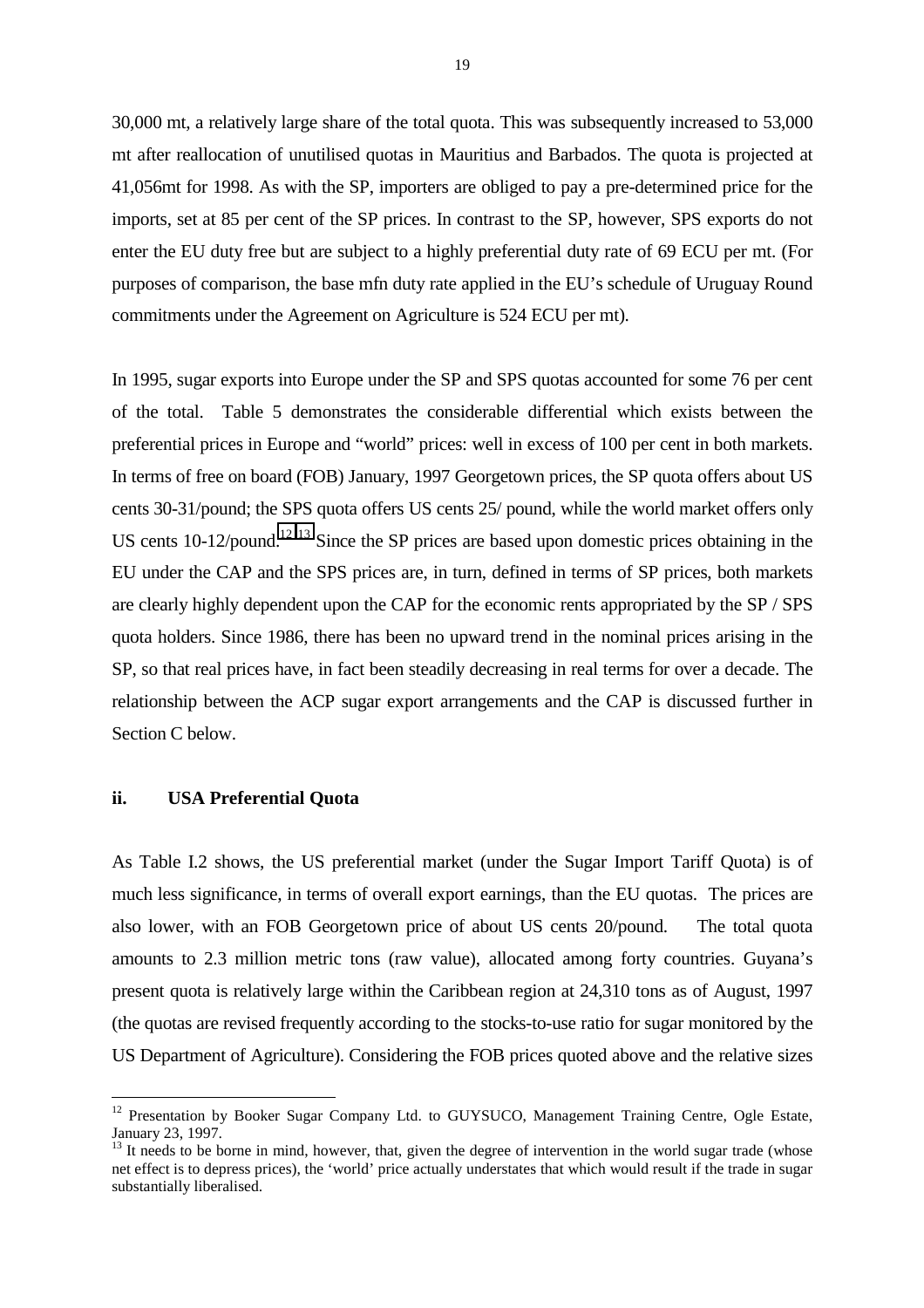of the quotas, the EU markets combined are nearly twelve times as large as the US market.



**Figure I.1: Sugar Exports and the Exchange Rate, 1989-95**

**Figure I.2: Cane and Sugar Production and Acreage under Cane Cultivation, 1989-95**



# **C. Structural Trends in the Sugar Industry**

# **i. Acreage and Production**

Table I.3 shows how acreage under cane cultivation, cane production and sugar production have varied over the period 1989-95.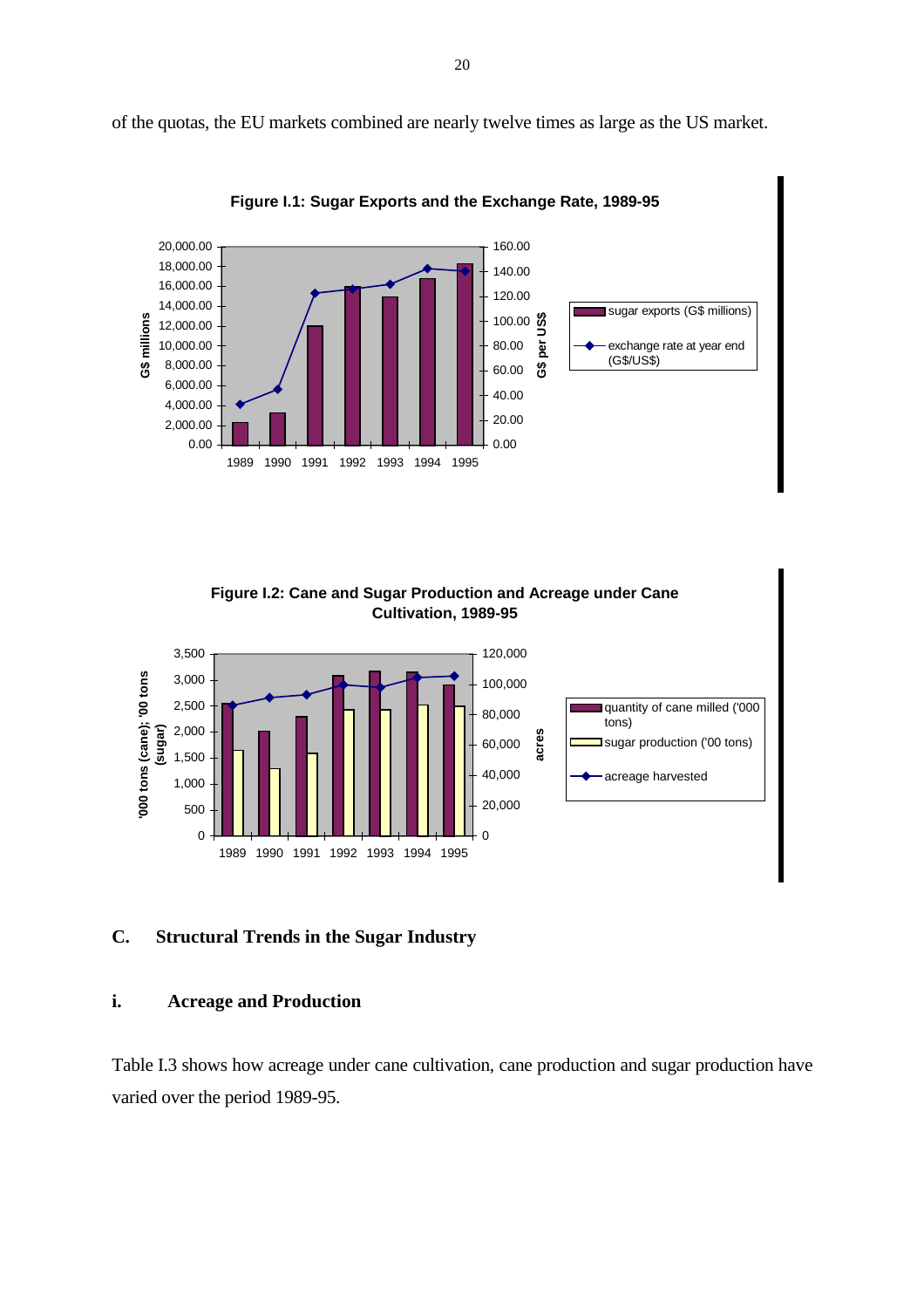- The industry has expanded significantly since the post-adjustment turning point in 1990, according to all three indices.
- Expansion was rapid in 1991-92 and then appears to have diminished in years 1993-96. In fact, cultivated acreage and cane production had been quite static in this sub-period, but the quantity of sugar production rose marginally because of improving yields in terms of the cane: sugar ratio (discussed below).

# **Table I.3: Production of cane, sugar and acreage harvested, 1989-97<sup>14</sup>**

| Year   |                      | <b>Quantity of Production Acreage</b> |         |
|--------|----------------------|---------------------------------------|---------|
|        | cane milled of sugar |                                       | of cane |
| 1989   | 2,548                | 1648.0                                | 86,303  |
| 1990   | 2,019                | 1299.20                               | 91,372  |
| 1991   | 2,293                | 1596.90                               | 93,307  |
| 1992   | 3,081                | 2430.10                               | 99,891  |
| 1993   | 3,172                | 2426.40                               | 98,142  |
| 1994   | 3.149                | 2526.15                               | 104,670 |
| 1995   | 2,909                | 2498.40                               | 105,586 |
| 151996 | 3,172                | 2757.04                               | 96,592  |

# **ii. Yields and Costs**

# **a. Agricultural and Factory Productivity**

Table I.4 and Figures I.3 and I.4 illustrate the behaviour of three indices of yield in sugar production: tons of cane per acre, as an index of agricultural level productivity, tons of sugar / tons of cane as an index of factory level productivity and tons of sugar per acre as an index of overall productivity in the industry.

• Land productivity in sugar production increased steadily for the first three years after the turning point in 1991. It then declined for the latter two years of the period before recovering gain in the final year.

<sup>14</sup> *Op cit*. GUYSUCO (1996)

<sup>15 1996-97</sup> data taken from USDA, Attache report: *Guyana Sugar Production Sours in 1998,* Washington, June, 1998.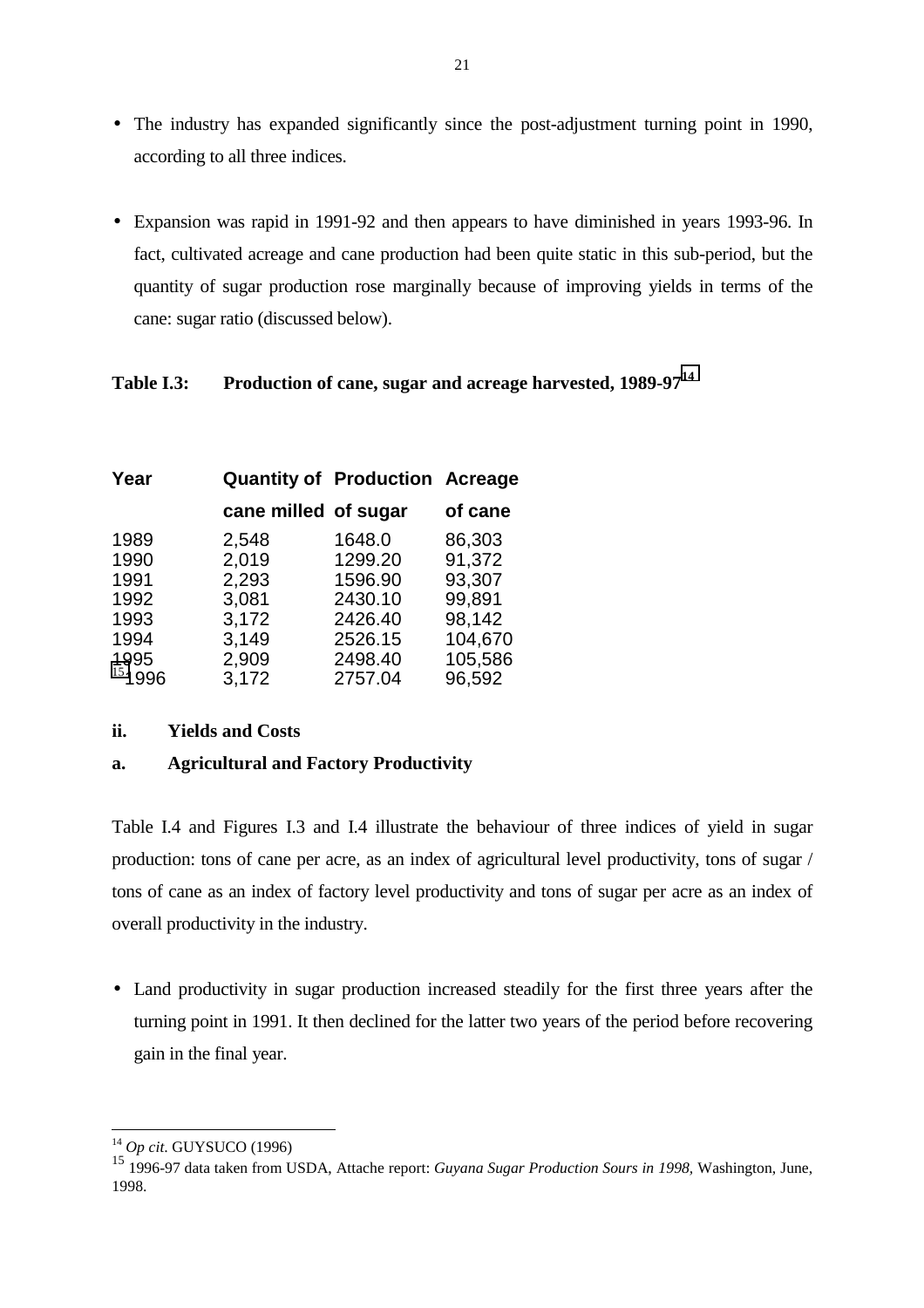- Factory level productivity on the other hand, has risen more consistently over the period (after the turning point in 1991), with a decline on the previous year only in 1993. The increasing factory level productivity has prevented overall production from declining appreciably (Figure I.3) in periods where field productivity has fallen.
- Despite dramatic cost increases (particularly on employment), the overall sugar yield per acre, after improving greatly between 1990 and 1992, appeared to plateau thereafter until 1996, and even declined marginally during 1993-95, because of declining agricultural yields. The implications of yields in relation to costs in the context of future preferential agreements and prices are discussed in detail below.

# **Table I.4: Factory yield (tons of sugar per ton of cane) agricultural yield (tons of cane per acre) and overall industry yield, 1989-9216**

| Year | Tons of sugar |          | Tons of cane Tons of sugar |
|------|---------------|----------|----------------------------|
|      | per ton       | per acre | Per acre                   |
| 1989 | 0.0649        | 29.56    | 1.91                       |
| 1990 | 0.0644        | 22.10    | 1.42                       |
| 1991 | 0.0696        | 24.57    | 1.71                       |
| 1992 | 0.0789        | 30.84    | 2.43                       |
| 1993 | 0.0765        | 32.31    | 2.47                       |
| 1994 | 0.0806        | 30.40    | 2.45                       |
| 1995 | 0.0865        | 27.88    | 2.41                       |
| 1996 | 0.0870        | 29.82    | 2.62                       |

# **b. Revenue and Costs**

Table I.5 and Figure I.5 illustrate how revenues and the major components in the operating budget - employment costs and purchase of input materials have changed over the period.

• The operating budget has increased dramatically and consistently throughout the period. The effect of the 1991 depreciation is shown clearly by a particularly sharp rise in material input costs, many of which were imported and whose prices, in domestic currency, therefore inflated instantaneously.

 $\overline{a}$ <sup>16</sup> *Op cit*. GUYSUCO (1996)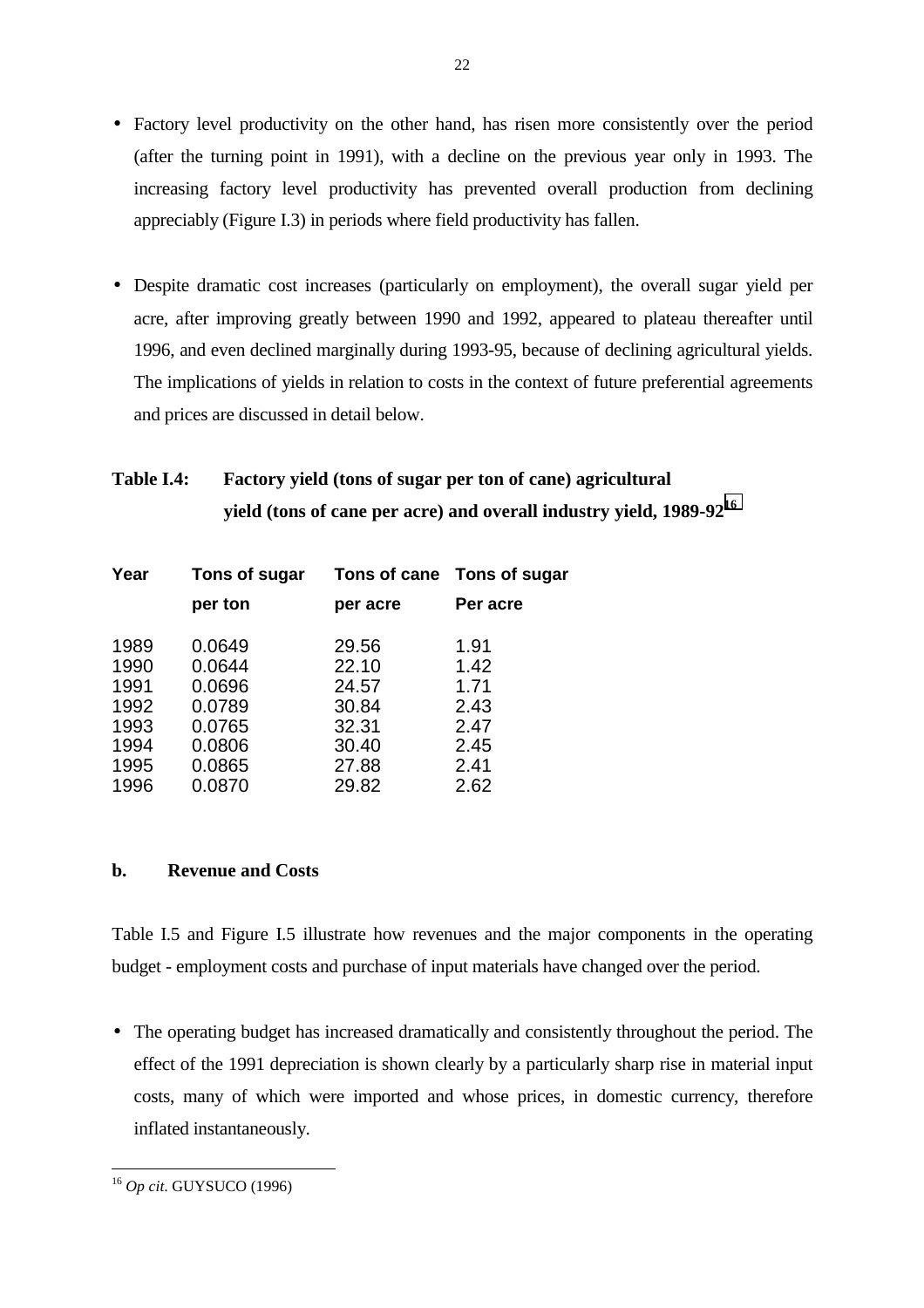- Another conspicuous trend is the relatively steep rise in employment costs vis à vis material costs, so that its share of the operating budget has become progressively larger. Between 1992 and 1996, employment costs increased by 80 per cent, while the total number of persons employed by GUYSUCO actually declined by about 7,000. The labour intensity of sugar production is a highly significant issue in relation to the productivity and competitiveness of GUYSUCO.
- Despite the cost increases which have been observed over the period, the surplus of revenues over operating costs has actually increased rapidly since 1989. This has arisen through a combination of production and productivity increases (see Figure I.5) and the advent of the SPS quota in 1995, since prices in the SP have remained frozen in nominal terms for over a decade (declining substantially in real terms).

# **Table I.5: Total revenues, employment and materials costs, 1989-97 <sup>17</sup>**

| Year | $18$ Total |              | <b>Employment Materials</b> |
|------|------------|--------------|-----------------------------|
|      | revenues   | <b>Costs</b> | <b>And inputs</b>           |
| 1989 | 2,525.6    | 515.1        | 1,225.7                     |
| 1990 | 3,741.2    | 980.5        | 2,062.9                     |
| 1991 | 13,315.4   | 2,703.7      | 6,071.3                     |
| 1992 | 17,297.5   | 4,873.1      | 6,954.9                     |
| 1993 | 16,513.9   | 6,041.0      | 6,415.9                     |
| 1994 | 18,473.1   | 7,092.0      | 6,732.6                     |
| 1995 | 20,153.7   | 7,892.0      | 8,504.4                     |
| 1996 | an         | 8,764.0      | 9,676.0                     |

<sup>23</sup>

<sup>&</sup>lt;sup>17</sup> *Op cit*. GUYSUCO (1996)<br><sup>18</sup> Includes revenue from molasses.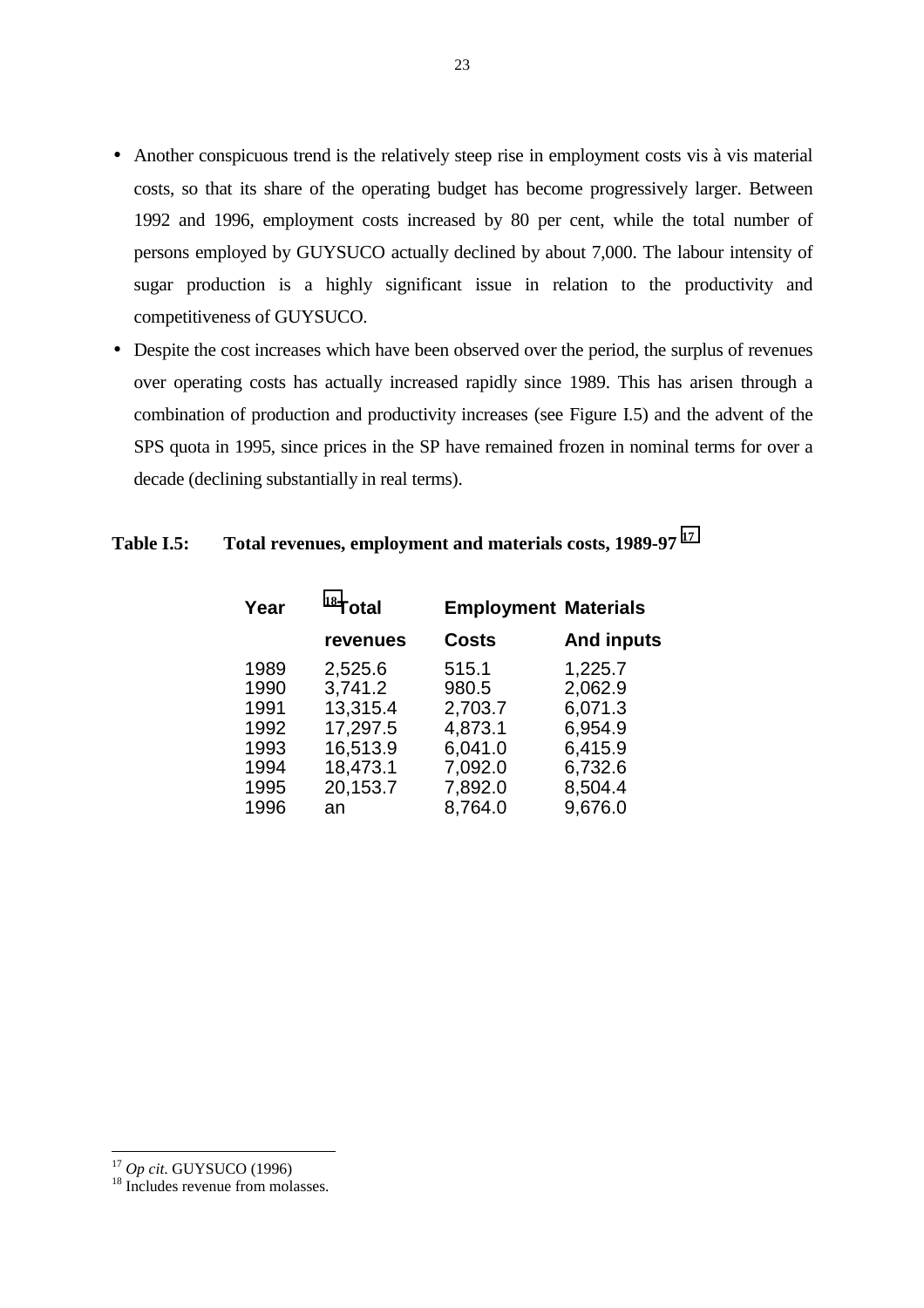

**Figure I.3: Agricultural and Factory Level Yields, 1989-95**





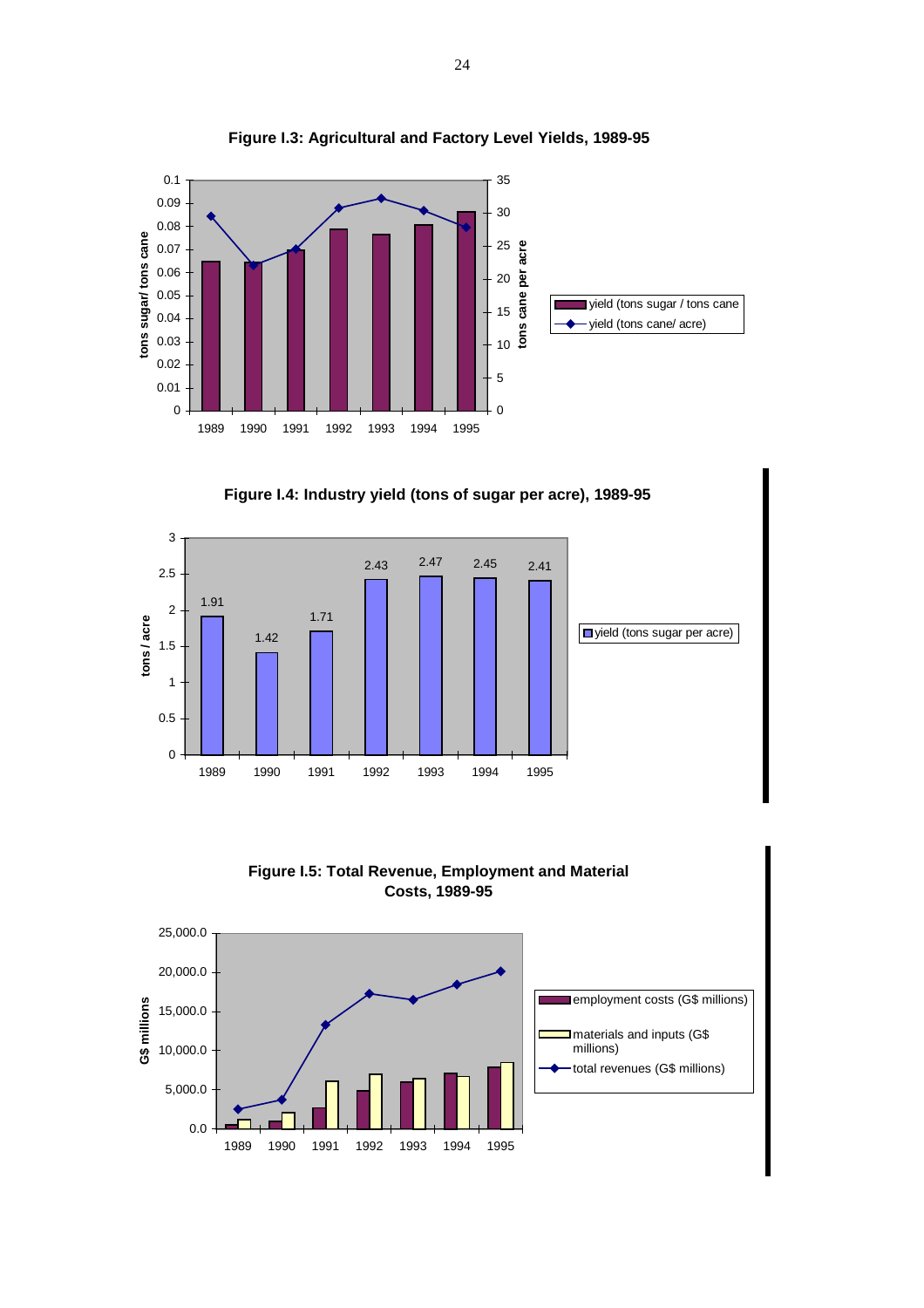# **C. Implications of Structural Trends in Light of Future Challenges**

#### **i. Production Costs, Productivity and Competitiveness**

Considering the trends in the period under review and, specifically, the turning point in the industry's performance in 1991, structural adjustment - particularly macro-economic policy reform in the exchange rate regime and the removal of distortions in the current account - had a profound effect upon the fortunes of the industry, given the prior existence of the SP and the US quotas and the recent introduction of the SPS. The depreciation enabled the full transmission into the domestic economy, of the economic rents deriving in the preferential markets, thereby vastly improving production incentives. Meanwhile, restrictions on foreign exchange earnings and the removal of capital and material import prohibitions facilitated a process of rehabilitation and re-tooling, contributing to the productivity gains observed during the early part of the observation period.

Thus, despite the dramatic increases in employment and materials costs, in the context of relatively slow yield growth - see Figures I.4 and I.5 - between 1992 and 1996, GUYSUCO is still able to generate considerable surpluses because revenues have risen very rapidly. For example, net profit before taxation actually increased from G\$ 394.30 million in 1992 to G\$ 702.49 million in 1995 (although the foreign exchange value of the increase would be lower because of small depreciations in the domestic currency).<sup>19</sup> The considerable margins over the FOB world price (given above) of about 200 per cent and 150 per cent, in the SP and SPS quotas respectively, give considerable manoeuvrability in accommodating cost increases, which may explain in large measure the inability of the industry to reduce its costs. As long as substantial preferences remain, the industry's profitability may not be under serious threat.

Against the background of future challenges to the ACP sugar arrangements from a variety of sources (discussed in the previous section), the rapid cost escalation observed in recent years, in the absence of rapid and substantial improvements in overall productivity, looks increasingly unsustainable. It costs an average of US\$ 394 (FOB) to produce a mt of raw sugar in Guyana. Looking at the export prices for 1996, it is obvious that a surplus over national average production costs can only be earned in the (non-reciprocal) preferential EU and US markets.

<sup>&</sup>lt;sup>19</sup> Guyana Sugar Corporation (GUYSUCO), Annual Report and Accounts, 1995.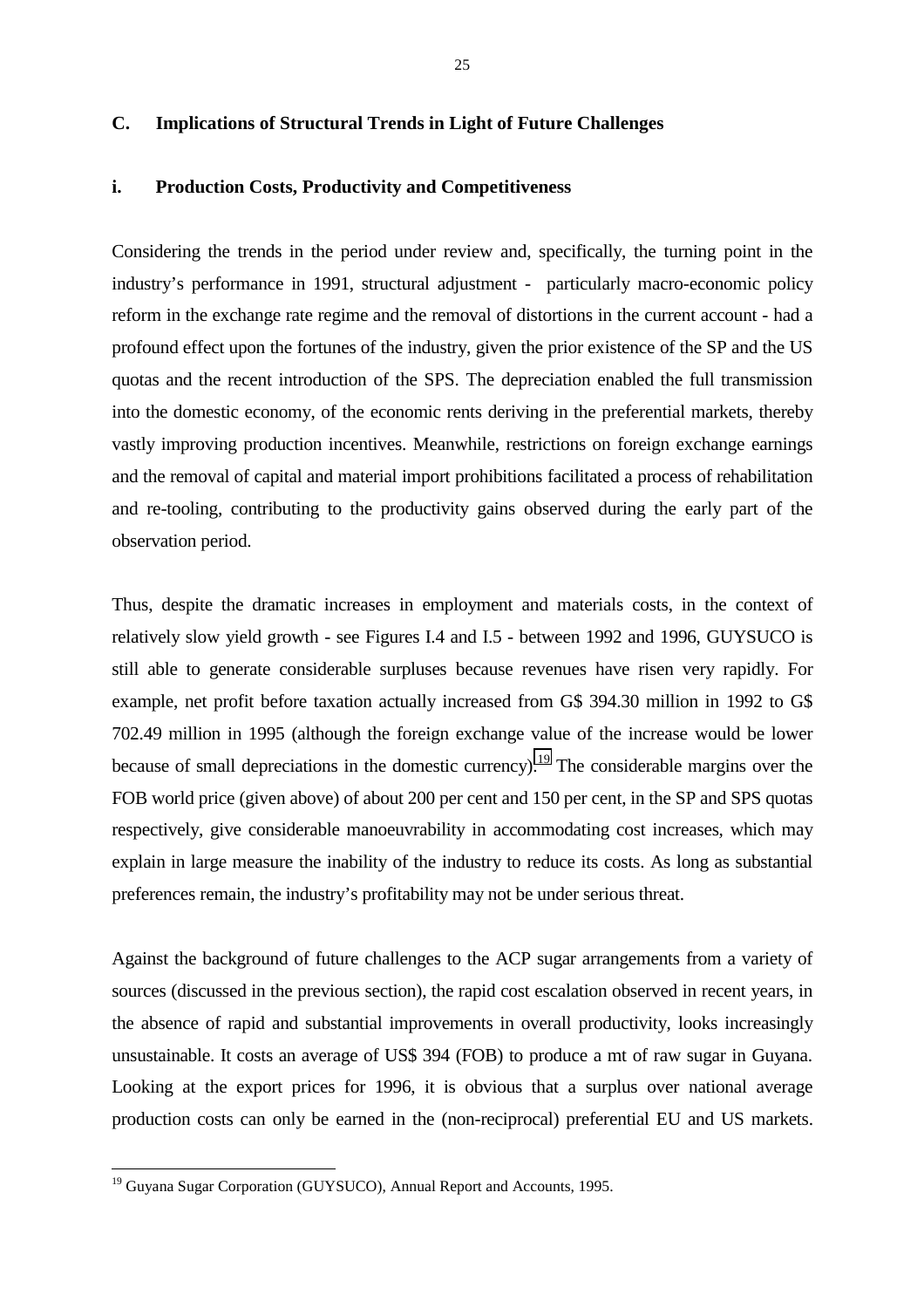Even the preferential trading opportunities presented by Guyana's membership of CARICOM are insufficient to provide for viable exports from all of Guyana's sugar estates (notwithstanding the results of the estate-specific DRC analysis cited below).

As the most rapidly increasing component of operating costs, and in view of the labour intensity of sugar production in Guyana, it is employment costs specifically which are the greatest cause for concern. Poor industrial relations have troubled the company considerably in the recent past. The man-days lost from strikes and stoppages have increased from 72,000 in 1994 to 80,000 in 1995 to 99.762 in 1996.<sup>20</sup> Declining labour turnout has recently been experienced at three of the four Demerara estates - Enmore, LBI and Wales - and this is cited as one of the more intractable problems facing the business in the context of economic liberalisation.<sup>21</sup> In 1993, wages were increased across the board by 21 per cent, followed by an increase of 18 per cent in 1995. In 1996, a Memorandum of Agreement was reached in October, 1996, providing for a 12 ¼ and 11 per cent across the board wage and salary increase for 1996 and 1997 respectively. Recent history suggests, therefore, that rising labour costs will continue to be forced upon the company as long as large operating surpluses are still being earned. The problem of labour costs is made more acute by the fact that GUYSUCO has evolved into a provider of comprehensive social services for its entire labour force. Elements of this paternalistic arrangement include medical services and hospitals (including primary health centres, dispensaries and ambulances on every estate), subsidised housing and land holdings, recreational facilities and a welfare fund.

The per tonne production costs given above are equivalent to about US\$0.18 per lb of raw sugar (FOB). GUYSUCO's stated goal is to reduce this to US\$0.13 / lb. in five years. Economies could be obtained by automating fertilisation and weeding, both of which are performed entirely manually at present. It can be expected, however, that this would be resisted strongly by the unionised labour, since it will inevitably involve layoffs. It is unlikely that cane-cutting (which would reduce costs considerably and is currently an entirely manual operation) can be mechanised. Guyana's cane fields are predominantly laid out in long narrow strips, to allow frequent drainage and irrigation channels on either side. This arrangement, in combination with the high moisture and clay content of the soil, does not lend itself to the use of heavy cutting machinery. The unusually high water table in Guyana has also been cited as a possible constraint

 $^{20}$  Op cit. GUYSUCO (1996).

<sup>&</sup>lt;sup>21</sup> National Development Strategy, Chapter 33: The Sugar Industry, NDS Secretariat, Ministry of Finance, Georgetown, Guyana.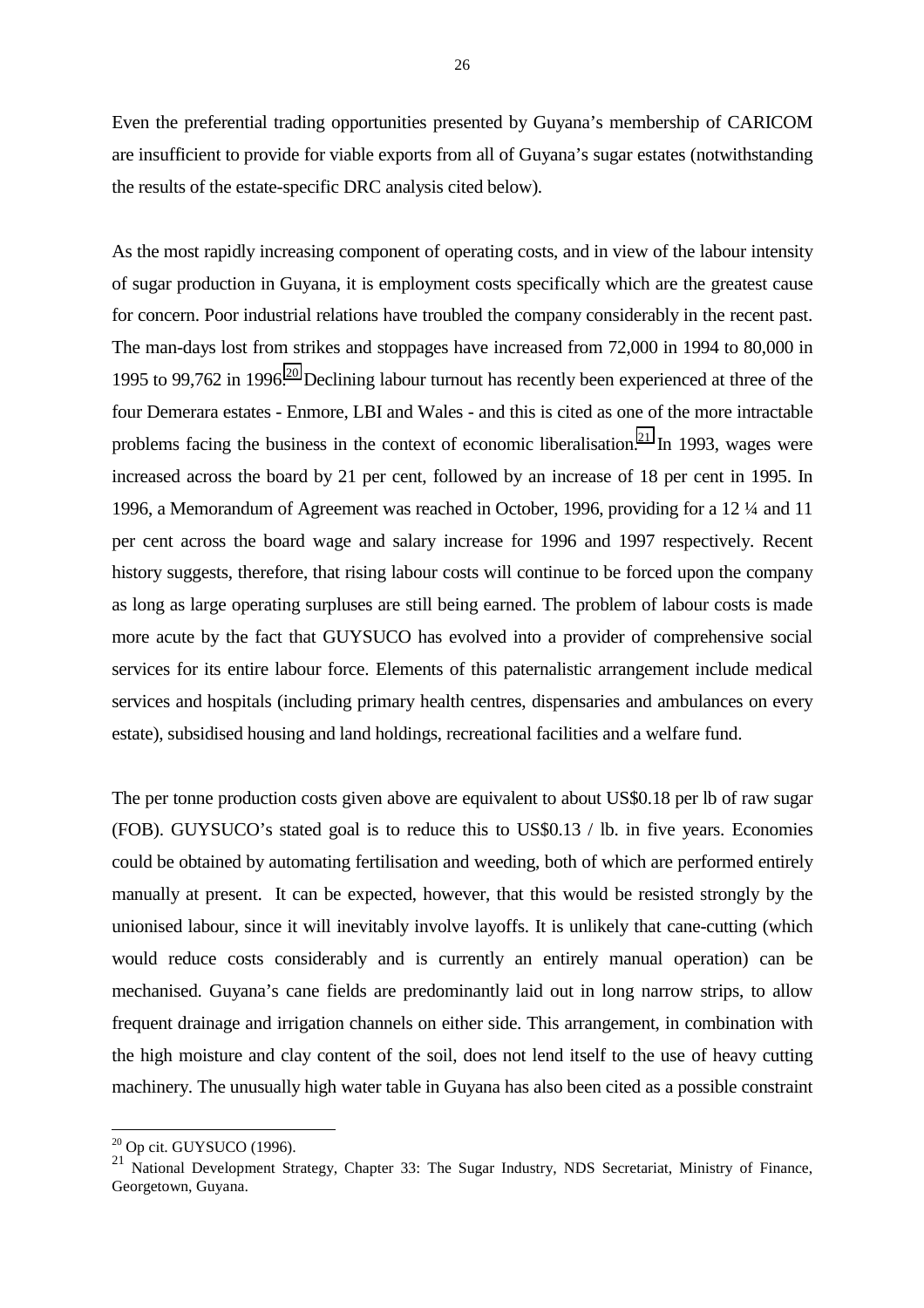on the overall productivity of the industry since saturated soils can severely damage cane root structures. The sugar content of Guyanese cane is among the lowest in the world. Attaining significant productivity improvements will also require replacing, or comprehensively rehabilitating, Guyana's eight sugar mills, the newest of which is over thirty years old. The urgent need for factory innovation is acknowledged by the company directors.

#### **ii. Competitiveness of Specific Estates**

To a certain extent, a dichotomy exists within the industry, in that the Berbice Estates of Skeldon, Albion, Rose Hall and Blairmont exhibit higher yields (according to all three indices discussed above) than the Demerara Estates of Enmore, LBI, Wales and Uitvlugt. Recorded indices for 1996 indicate, for example, that per acre sugar production (the proxy for productivity both at the agricultural and factory levels) was 2.39 tons per acre for the Demerara Estates as a whole and 2.77 tons per acre for the Berbice Estates. Tons of cane per acre was 28.88 and 30.46, and tons of sugar per ton of cane 0.083 and 0.091 for the Demerara and Berbice Estates respectively.22

These productivity differentials translate into substantial differences in international competitiveness. Domestic resource cost (DRC) analysis on the sugar industry in Guyana, offers some indication as to the present viability of the industry (and that of the different estates within the industry) in the context of different export markets.<sup>23</sup> DRC calculations provide an empirical measure of competitiveness (from the *social* point of view of profitable use of domestic resources, rather than the *private* concept of profitability). According to these criteria, Angel (1996) finds that both groups of estates are competitive in the EU markets (SP and SPS) but only the Berbice Estates are competitive in the US preferential market. Neither Demerara nor Berbice Estates demonstrate a competitive advantage, in the protected CARICOM market or the world market. In other words, production for the latter two markets costs the country more in terms of foreign exchange than it earns in export revenues.

Given the competitiveness in the EU markets at current preferential prices, and the lack of alternative markets (except Berbice production for the US Sugar Quota), the erosion of EU

<sup>&</sup>lt;sup>22</sup> GUYSUCO, 'Chief Executives Report', December, 1996

<sup>23</sup> Amy Angel (1996) *Analysis of the Effects on Guyana's Export Sector of Changes in International Markets*. Atlanta, Georgia: The Carter Centre Sustainable Development Program. January.